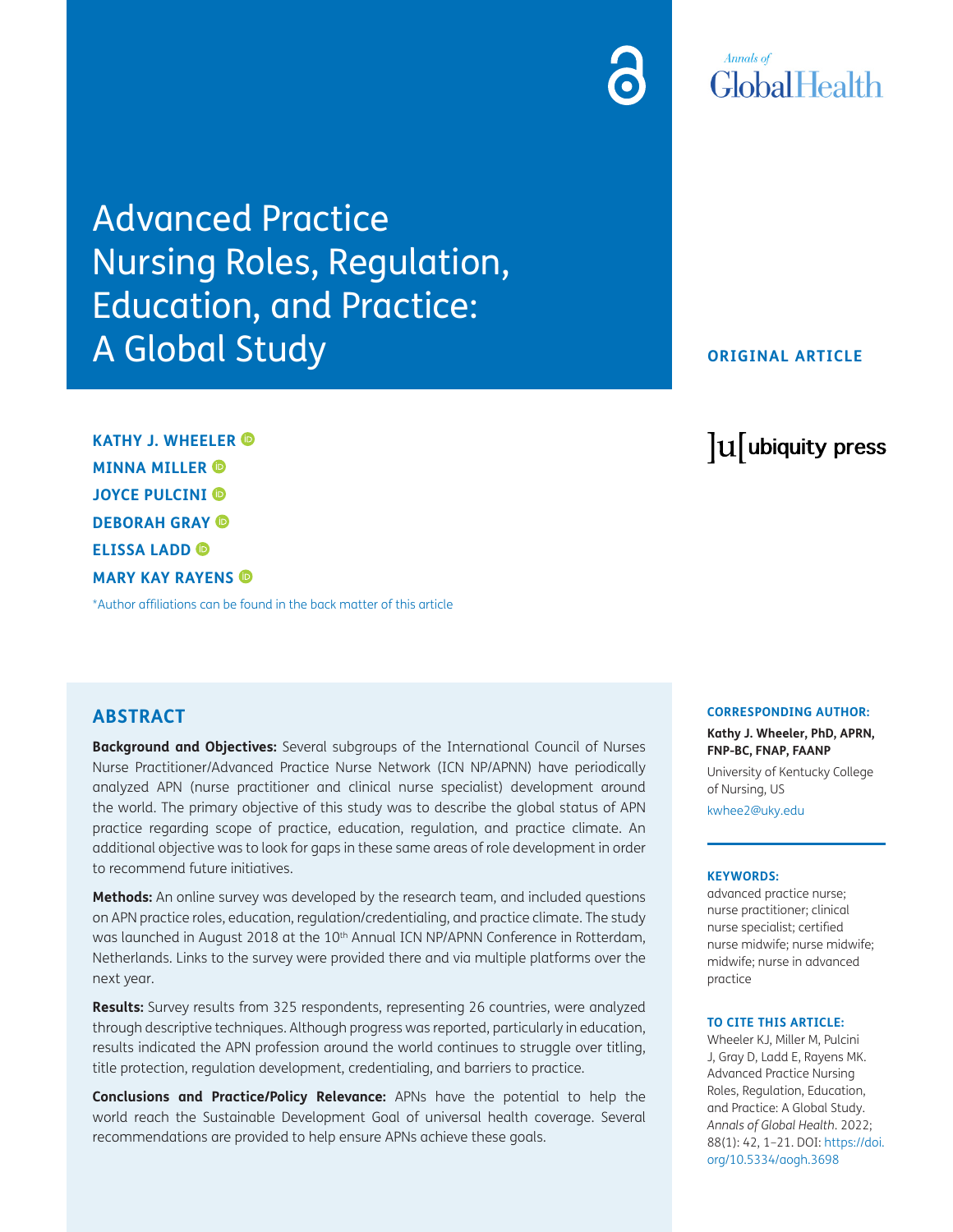#### **OVERVIEW**

The advanced practice nurse (APN) is an established healthcare provider delivering care throughout much of the world. In 2020, the International Council of Nurses defined the APN as:

a generalist or specialized nurse who has acquired, through additional graduate education (minimum of a master's degree), the expert knowledge base, complex decision-making skills and clinical competencies for Advanced Nursing Practice, the characteristics of which are shaped by the context in which they are credentialed to practice (adapted from ICN, 2008). The two most commonly identified APN roles are Clinical Nurse Specialist (CNS) and Nurse Practitioner (NP) [[1](#page-18-1) (p6)].

Broadly speaking, NPs assess, diagnose, order and interpret laboratory tests, and prescribe medications for individual patients within a framework of collaboration with other medical providers and systems [[2](#page-18-2)]. Though still involved in the direct provision of care to patients, CNSs tend to work more in healthcare administration and provide consultation and guidance to nursing staff and systems who manage complex patient care [\[3](#page-18-3)]. It is estimated about 40 countries currently have well-established APN roles [\[4](#page-18-4)]. Some of these countries have hundreds of thousands of APNs and others have more modest numbers.

Looking to the future, APNs may help counter the shortage and maldistribution of healthcare providers around the world. The World Health Organization predicts there will be a global deficit of 12.9 million physicians, nurses, and midwives by 2035 [[5\]](#page-18-5). Physician roles and functions are fairly consistent throughout the world [[6,](#page-19-0) [7](#page-19-1)]. However, for APNs there are variations in the roles, titles, tasks, and regulatory, education and practice structures under which APNs provide care, country to country, and even jurisdiction to jurisdiction. Since 1999 several studies have attempted to document the evolution, expansion, and variation of the APN around the world (see [Tables 1](#page-1-0) and [2\)](#page-2-0) [[8](#page-19-2)[–12](#page-19-3)]. These

Wheeler et al. **2** *Annals of Global Health* DOI: 10.5334/aogh.3698

<span id="page-1-0"></span>**Table 1** APN Role and Regulation Studies.

| <b>STUDY</b><br><b>YEAR/S DATA COLLECTED/REPORTED</b>                                       | <b>STUDY TITLE</b>                                                                                                        | <b>INVITED</b><br><b>PARTICIPANTS</b>                                                                                                                                | <b>KEY FINDINGS</b>                                                                                                                                                                                                                                                                                                                                                                                                                                                                                      |
|---------------------------------------------------------------------------------------------|---------------------------------------------------------------------------------------------------------------------------|----------------------------------------------------------------------------------------------------------------------------------------------------------------------|----------------------------------------------------------------------------------------------------------------------------------------------------------------------------------------------------------------------------------------------------------------------------------------------------------------------------------------------------------------------------------------------------------------------------------------------------------------------------------------------------------|
| Research Subgroup of the ICN NP/<br><b>APNN [8]</b><br>1999-2000 collected<br>2001 reported | Survey Conducted at -<br>the ICN Centennial<br>Conference in<br>London                                                    | <b>ICN International</b><br>Conference 1999<br>(London, England)<br>ICN NP/APNN<br>Conference 2000<br><b>ICN Nursing</b><br>۰<br><b>Association Members</b><br>(120) | - 40 countries responded<br>education beyond that of a licensed or registered nurse in<br>33 countries, with education varied<br>only 26 countries reported education that led to a degree,<br>diploma or certificate<br>education programs reported some kind of accreditation<br>or approval process, though varied widely<br>some form of regulation reported in 13 of the countries<br>۰                                                                                                             |
| Roodbol <sup>[9]</sup><br>2003-2004 collected                                               | Survey Carried<br>Out Prior to the<br>3rd ICN INP/APNN                                                                    | 3rd ICN NP/APNN<br>Conference (Gronigen,<br>The Netherlands)                                                                                                         | over 60 countries reported either presence or interest in<br>APN roles                                                                                                                                                                                                                                                                                                                                                                                                                                   |
| 2004 reported                                                                               | Conference                                                                                                                | conference attendees                                                                                                                                                 |                                                                                                                                                                                                                                                                                                                                                                                                                                                                                                          |
| Pulcini, Jelic, Gul & Loke [10]<br>2008 collected<br>2010 reported                          | An International<br>Survey on Advanced<br><b>Practice Nursing</b><br>Education, Practice,<br>and Regulation               | 174 key respondents<br>and members of the<br><b>ICN NP/APNN</b>                                                                                                      | - 32 responding countries<br>- 13 titles identified for the NP/APN role<br>- NP/APN education in 71% of 31 countries, with 50%<br>recognizing master's degree as prevalent credential<br>- NP/APN role formally recognized in 23 countries, with 48%<br>having licensure maintenance or renewal requirements<br>greatest support from domestic nursing organizations,<br>individual nurses, and the government<br>greatest opposition from domestic physician organizations<br>and individual physicians |
| Heale & Buckley [11]<br>2011 collected<br>2015 reported                                     | An International<br>Perspective of APN<br>Regulation                                                                      | National Nursing<br>Associations and<br>global nursing health<br>policy makers                                                                                       | 30 responding countries with 26 reporting evidence of APN role<br>questions on regulation, education, scope of practice,<br>opposition/barriers<br>significant variation in educational requirements,<br>÷<br>regulation, and scope of practice from country to country                                                                                                                                                                                                                                  |
| Maier & Aiken [12]<br>2015 collected<br>2016 reported                                       | Task Shifting from<br>Physicians to Nurses<br>in Primary Care<br>in 39 Countries:<br>A Cross-Country<br>Comparative Study | country experts<br>suggested by group<br>of international<br>experts                                                                                                 | 39 responding countries with 27 reporting evidence of APN<br>÷<br>role via task shifting (England, Northern Ireland, Scotland,<br>Wales all reporting separately)<br>11 countries demonstrated significant task shifting, 16<br>countries demonstrated limited task shifting, 12 countries<br>demonstrated no task shifting                                                                                                                                                                              |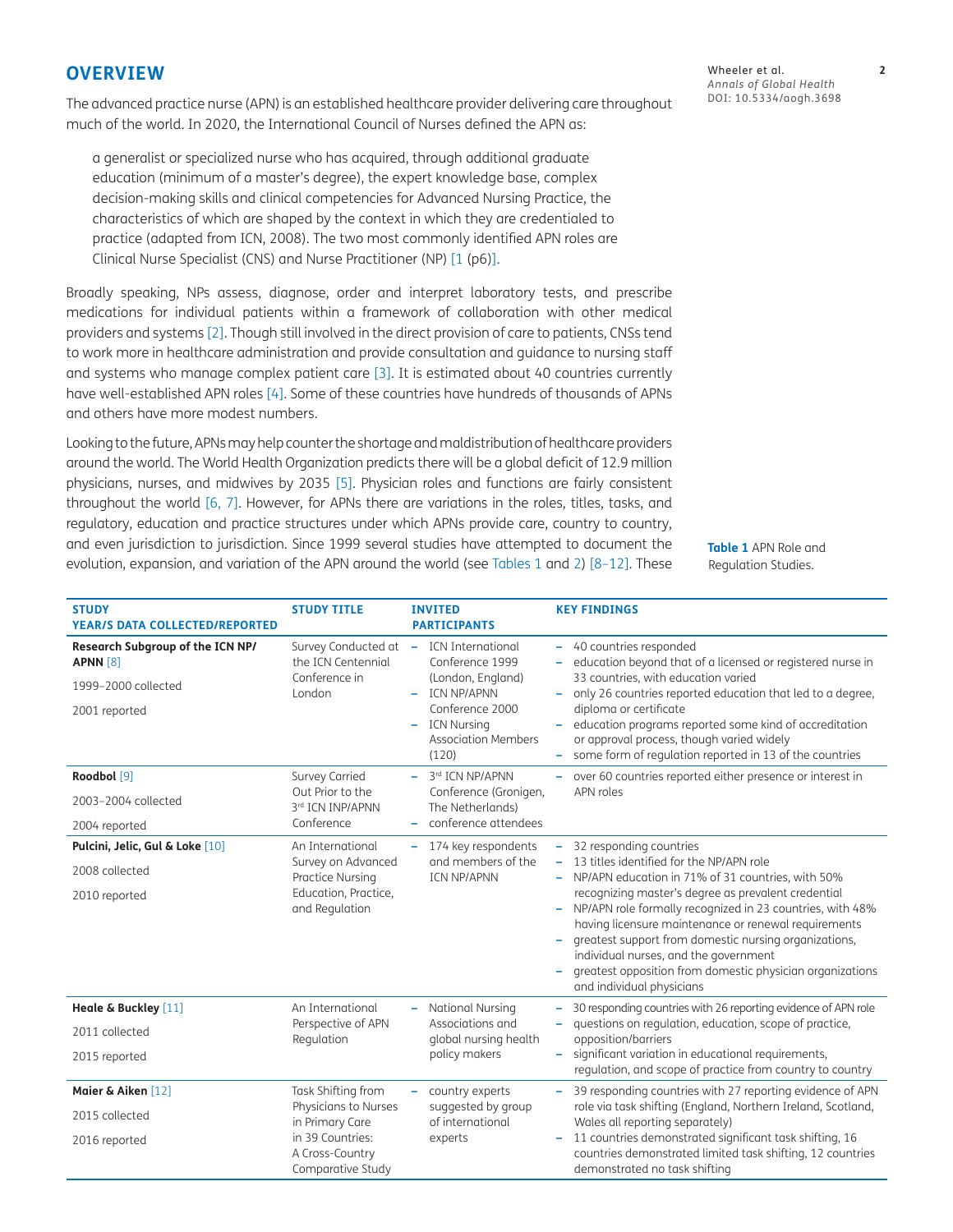studies serve as snapshots in time of global role development and denote steady growth around the world and improving clarity of education, certification, and regulatory underpinnings.

**MAIER & AIKEN [[12](#page-19-3)]**

**CURRENT STUDY**

**HEALE & BUCKLEY [\[11\]](#page-19-6)**

**PULCINI, JELIC, GUL & LOKE [\[10\]](#page-19-5)**

Wheeler et al. **3** *Annals of Global Health* DOI: 10.5334/aogh.3698

<span id="page-2-0"></span>**Table 2** Country Responses Compared to Previous APN Studies.

\* Unclear if participation in survey demonstrated presence of APN role.

\*\* Role present in all countries, though significant variation in regulation and education. \*\*\* Level of task shifting as follows:  $1 =$  significant task shifting,  $2 =$  limited task shifting, 3 = no task shifting.

| NOTE*               | NOTE**              | NOTE***                 |                                                             |
|---------------------|---------------------|-------------------------|-------------------------------------------------------------|
|                     | Angola              |                         |                                                             |
| Argentina           |                     |                         |                                                             |
| Australia           | Australia           | Australia (1)           | Australia                                                   |
|                     | Austria             | Austria (3)             |                                                             |
|                     | Bahrain             |                         |                                                             |
|                     |                     | Belgium (2)             |                                                             |
|                     | Bolivia             |                         |                                                             |
| Botswana            | Botswana            |                         | Botswana                                                    |
|                     |                     | Bulgaria (3)            |                                                             |
| Canada              | Canada              | Canada (1)              | Canada                                                      |
|                     |                     |                         | Chile                                                       |
| China               |                     |                         |                                                             |
|                     |                     | Croatia (2)             |                                                             |
|                     |                     | Cyprus (2)              |                                                             |
|                     |                     | Czech Republic (3)      |                                                             |
|                     |                     | Denmark (2)             |                                                             |
|                     |                     |                         | Ecuador (role<br>not established<br>outside US<br>agencies) |
| Ethiopia            |                     |                         |                                                             |
|                     |                     | Estonia (2)             |                                                             |
| Figi                |                     |                         |                                                             |
| Finland             | Finland             | Finland (1)             | Finland                                                     |
| France              | France              | France (3)              | France                                                      |
|                     |                     | Germany (3)             | Germany                                                     |
|                     |                     |                         | Ghana                                                       |
|                     | Greece              | Greece (3)              |                                                             |
| Grenada             |                     |                         |                                                             |
| Hong Kong           |                     |                         |                                                             |
|                     |                     | Hungary (2)             | Hungary                                                     |
|                     |                     | Iceland (2)             |                                                             |
| India               |                     |                         |                                                             |
|                     | Iran                |                         |                                                             |
| Republic of Ireland | Republic of Ireland | Republic of Ireland (1) | Republic of Ireland                                         |
|                     |                     |                         | Israel                                                      |
| Italy               | Italy               | Italy (2)               | Italy                                                       |
| Jamaica             |                     |                         | Jamaica                                                     |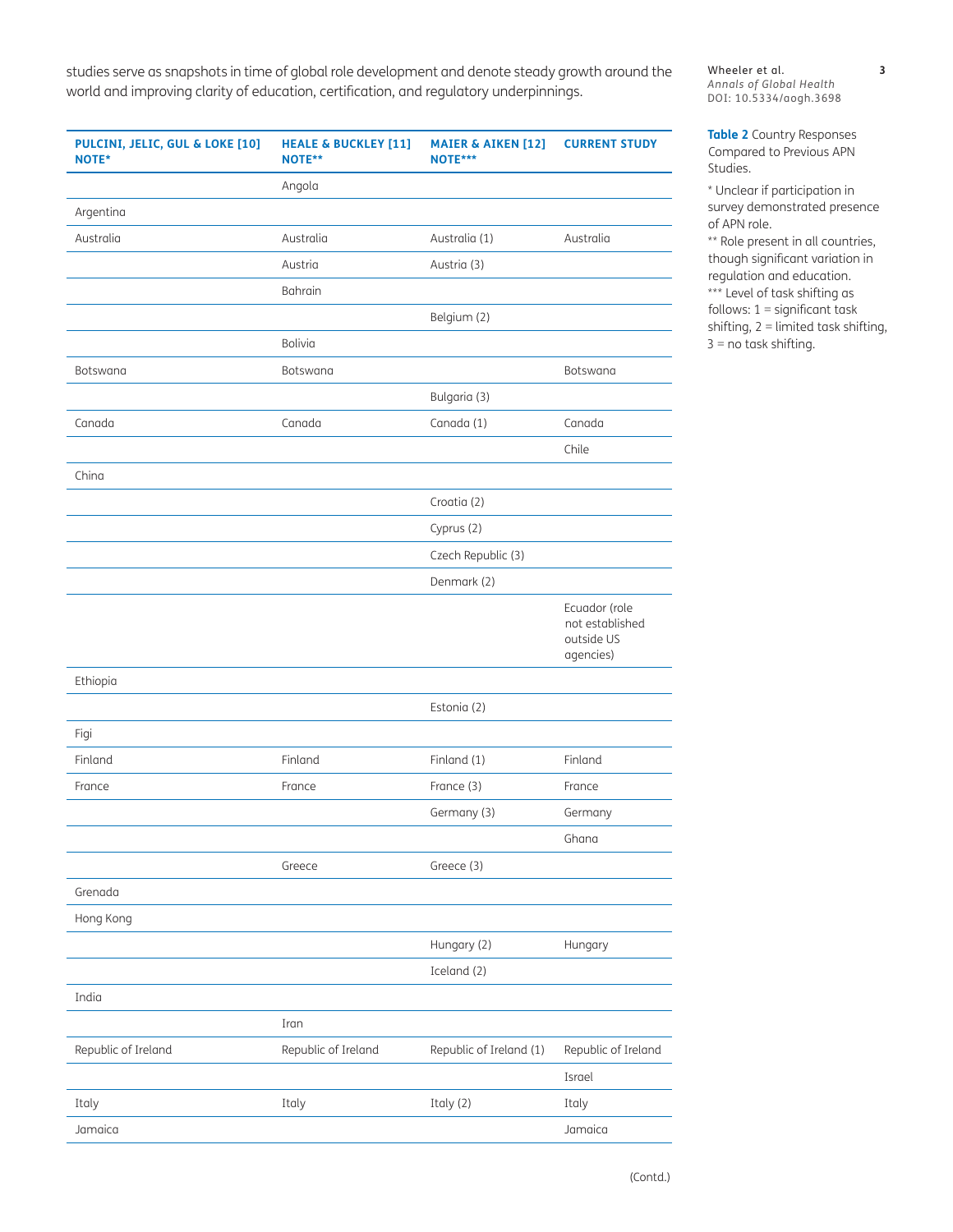| PULCINI, JELIC, GUL & LOKE [10]<br>NOTE* | <b>HEALE &amp; BUCKLEY [11]</b><br>NOTE** | <b>MAIER &amp; AIKEN [12]</b><br>NOTE*** | <b>CURRENT STUDY</b>        |
|------------------------------------------|-------------------------------------------|------------------------------------------|-----------------------------|
| Japan                                    |                                           |                                          |                             |
|                                          |                                           |                                          | Kenya                       |
|                                          |                                           | Latvia (2)                               |                             |
|                                          |                                           | Lithuania (2)                            |                             |
|                                          |                                           | Luxembourg (2)                           |                             |
|                                          | Malaysia                                  |                                          |                             |
|                                          |                                           | Malta (2)                                |                             |
|                                          | Mongolia                                  |                                          |                             |
| Netherlands                              | Netherlands                               | Netherlands (1)                          | Netherlands                 |
| New Zealand                              | New Zealand                               | New Zealand (1)                          | New Zealand                 |
| Nigeria                                  |                                           |                                          |                             |
|                                          |                                           | Norway (3)                               |                             |
| Oman                                     |                                           |                                          |                             |
| Pakistan                                 |                                           |                                          |                             |
|                                          | Poland                                    | Poland (3)                               |                             |
| Portugal                                 |                                           | Portugal (2)                             | Portugal                    |
|                                          |                                           | Romania (3)                              |                             |
| Saudi Arabia/KSA                         |                                           |                                          |                             |
|                                          | Sierra Leone                              |                                          |                             |
| Singapore                                |                                           |                                          | Singapore                   |
|                                          |                                           | Slovakia (3)                             |                             |
|                                          |                                           | Slovenia (2)                             |                             |
|                                          | Spain                                     | Spain (2)                                | Spain                       |
| South Africa                             |                                           |                                          |                             |
| South Korea                              |                                           |                                          |                             |
|                                          |                                           | Sweden (2)                               |                             |
| Switzerland                              | Switzerland                               |                                          |                             |
| Taiwan                                   | Taiwan                                    |                                          |                             |
| Tanzania                                 |                                           |                                          | Tanzania                    |
| Thailand                                 | Thailand                                  |                                          |                             |
|                                          | Togo                                      |                                          |                             |
|                                          |                                           | Turkey (3)                               |                             |
|                                          |                                           | Switzerland (3)                          |                             |
| United Kingdom                           | United Kingdom                            | United Kingdom (1)                       | United Kingdom              |
|                                          |                                           | England<br>٠                             | $\bullet$<br>England        |
|                                          |                                           | Northern Ireland<br>۰<br>Scotland<br>٠   | Northern<br>۰<br>Ireland    |
|                                          |                                           | Wales<br>٠                               | Scotland<br>۰<br>Wales<br>۰ |
| <b>United States</b>                     | <b>United States</b>                      | United States (1)                        | <b>United States</b>        |

Wheeler et al. **4** *Annals of Global Health* DOI: 10.5334/aogh.3698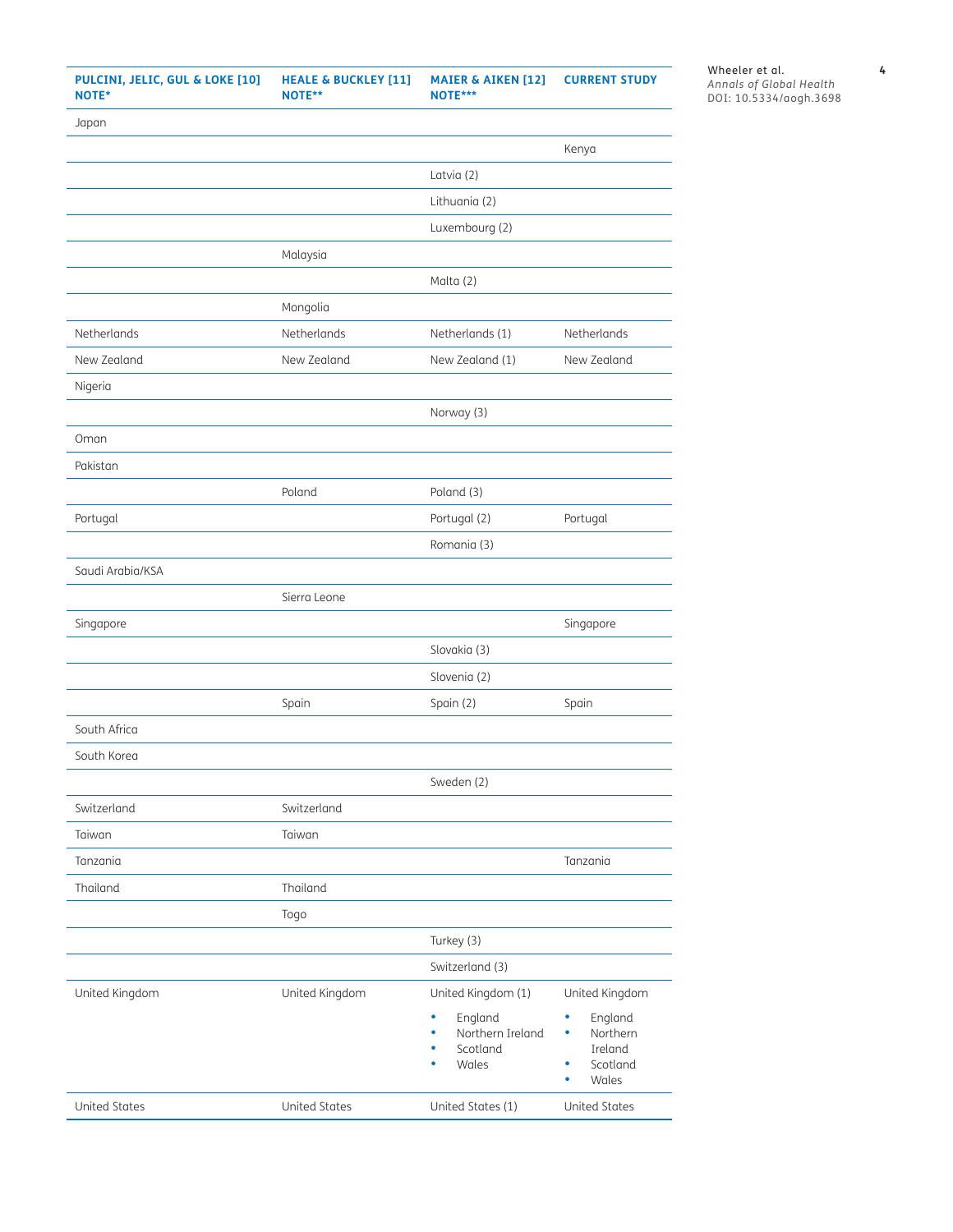Although titles, roles, and duties vary around the world, *advanced practice nurse* is a commonly accepted umbrella term representing four generally established advanced roles—the two described above, NP and CNS, as well as nurse anesthetist and nurse midwife. And while APN is a broadly accepted representative term, most countries and jurisdictions use other terms to refer to nurses who practice in an advanced role. For instance, the title adopted in the United States (US) is Advanced Practice Registered Nurse (APRN), specifically developed by the Consensus Model for APRN Regulation in 2008 [[13](#page-19-7)]. Aside from codifying the titles of the four disciplines representing APRNs--Certified Nurse Practitioner (CNP), Clinical Nurse Specialist (CNS), Certified Nurse Midwife (CNM), and Certified Registered Nurse Anesthetist (CRNA)—the Consensus Model sought to ensure consistency in licensure, accreditation, certification, and education, facilitating regulation of APRNs throughout the US. The Consensus Model, which was adopted in the US in 2008, is a rather recent development relative to the observation that varied APN roles have existed in some form for over a hundred years [\[14,](#page-19-8) [15\]](#page-19-9). The first global definition occurred in 2002, when the ICN defined an NP and APN, and the master's degree was only a recommendation [[16](#page-19-10)]. The more recent ICN definition of the APN, provided above, set the master's degree as the minimal education requirement and emphasized an advanced level of decision-making and responsibility. However, it did not include definitions for APNs who deliver anesthesia or who participate in childbirth.

To describe the global status of APN practice regarding scope of practice, education, regulation, and practice, the Health Policy Subgroup of the International Council of Nurses Nurse Practitioner/ Advanced Practice Nurse Network (ICN NP/APNN) recently completed this global study. An additional objective was to look for gaps in these same areas of role development in order to recommend future initiatives.

#### **METHODS SURVEY DEVELOPMENT**

An online survey was developed by the research team, drawn largely from the 2010 Pulcini, Jelic, Gul, and Loke survey [\[10\]](#page-19-5) as well as regulatory questions from the 2015 Heale and Buckley survey [\[11\]](#page-19-6), once adaptation permission was granted. Questions were refined, with several areas added or developed, most notably the modification of questions on education, professional issues, clinical skills, credentialing, and certification. The survey categorized questions according to practice roles, education, regulation/certification, and practice climate. Because of the complexity of APN titling and practice issues, respondents were given the opportunity to answer multiple questions with open-ended responses in addition to multiple choice options. To clarify distinctions of education and credentialing, definitions for *title protection*, *certificate*, *certification,* and *recertification* were provided (see [Table 3](#page-4-0)).

| <b>TERM</b>                       | <b>DEFINITION AS PROVIDED IN SURVEY</b>                                                                                                                                                                                                                                                                                                                                                                                                                                                                                                                                                                                                                                                                                                                     |
|-----------------------------------|-------------------------------------------------------------------------------------------------------------------------------------------------------------------------------------------------------------------------------------------------------------------------------------------------------------------------------------------------------------------------------------------------------------------------------------------------------------------------------------------------------------------------------------------------------------------------------------------------------------------------------------------------------------------------------------------------------------------------------------------------------------|
| <b>Title</b><br>protection        | Title protection, as adapted from the American Nurses Association definition, refers to the<br>restricted use of the title to only those individuals who have fulfilled the requirements for the<br>licensure/recognition in each jurisdiction's legislation/regulations/rules so as to protect the<br>public against unethical, unscrupulous, and incompetent practitioners.                                                                                                                                                                                                                                                                                                                                                                               |
| Certificate/<br>certification     | To clarify the difference between the meaning of "certificate" and the meaning of "certification"<br>the following definitions are provided by the American Accreditation Board for Nursing<br>Specialties: Certificate program refers to "an educational program that awards a certificate<br>after completing the program." Certification refers to "an earned credential that demonstrates<br>the holder's knowledge, skills and experience. It is awarded by a third party." Generally the<br>third party is non-governmental but, in some situations, could be a governmental agency.                                                                                                                                                                  |
| Certification/<br>recertification | Certification, as defined by the American Accreditation Board of Nursing Specialties, refers<br>to "an earned credential that demonstrates the holder's knowledge, skills and experience.<br>It is awarded by a third party" Generally the third party is non-governmental but, in some<br>situations, could be a governmental entity. Conditions for certification usually involve<br>experience, education and an exam. Conditions for recertification usually involve experience<br>and continuing education, but may involve another exam. Certification is a formal recognition<br>of an individual's education, skills and practice AS OPPOSED to licensure/registration/<br>endorsements, which is an individual's formal authorization to practice. |

<span id="page-4-0"></span>**Table 3** Education and Credentialing Definitions Provided in Survey for Items Needing Clarification.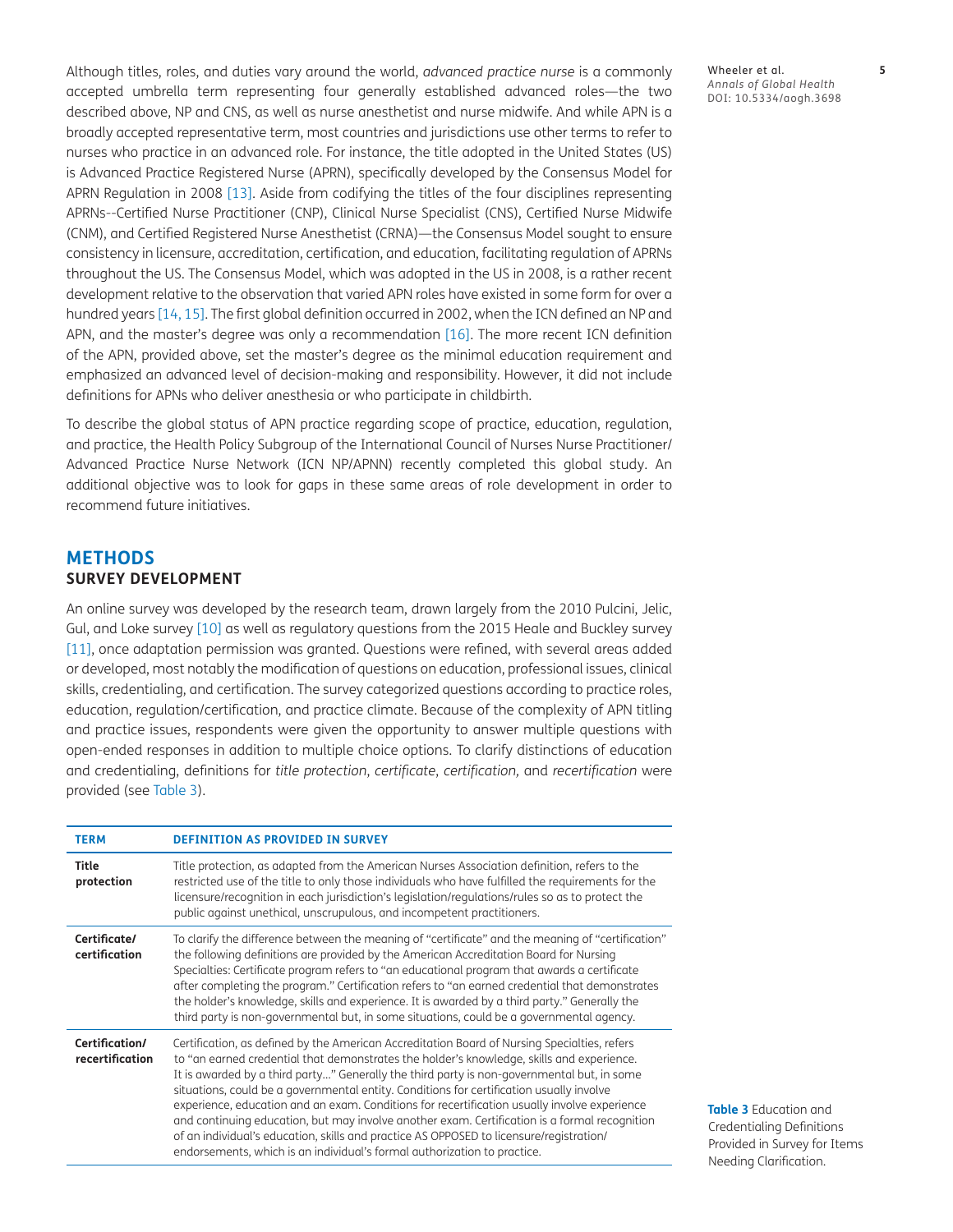#### **PROCEDURE**

Once the research team obtained institutional review board (IRB) approval from the Office of Research Integrity of the University of Kentucky and the survey was approved by the Core Steering Group of the ICN NP/APNN, the study was launched in August 2018 at the  $10<sup>th</sup>$  Annual ICN NP/ APNN Conference in Rotterdam, Netherlands. Links to the survey were provided there and via ICN social media platforms. When initial data analysis showed response gaps from several continents due to institutional firewalls, the IRB approval was amended to allow document surveys to be anonymously submitted with deadline extended to September 2019.

#### **DESIGN AND SAMPLE**

A convenience sample approach was used because of the difficulty accessing all eligible participants or countries worldwide. Participants completed the survey once in this cross-sectional assessment. Study participants were required to be APNs, APN educators, APN administrators, and/ or APN researchers; be fluent in reading/writing English; and have access to a computer with an Internet connection. Completion of the survey established participant consent. Survey responses from 325 respondents, representing 26 countries, were analyzed. However, the study data were summarized as being from 23 countries, with data from England, Northern Ireland, Scotland, and Wales, combined as a single location category (i.e., United Kingdom [UK]).

#### **ANALYSIS**

Each survey was analyzed for sufficiency of response. Participants from all represented countries answered both multiple choice and open-ended questions. We received 482 surveys in total, but 157 of them were not able to be retained due to widespread missing values; the effective sample size was 325, reflecting 67% of the total surveys received. Descriptive statistics, including frequencies and percentages, were used to analyze and describe the sample data. SAS, v. 9.4 was used for the quantitative analysis.

#### **FINDINGS DEMOGRAPHICS**

Responses came from countries in all the major regions of the world, specifically Africa ( $n = 4$ ), Asia (*n* = 2), Europe (*n* = 10), North America (*n* = 3), South America (*n* = 2) and Oceania (*n* = 2), as presented in [Table 4](#page-5-0).

| <b>COUNTRY</b>                                     | N              | <b>PERCENT</b> |
|----------------------------------------------------|----------------|----------------|
| Australia                                          | 5              | 1.54           |
| <b>Botswana</b>                                    | $\overline{2}$ | 0.62           |
| Canada                                             | 85             | 26.15          |
| Chile                                              | 3              | 0.92           |
| Ecuador (role not established outside US agencies) | 1              | 0.31           |
| <b>Finland</b>                                     | 4              | 1.23           |
| <b>France</b>                                      | 4              | 1.23           |
| Germany                                            | 3              | 0.92           |
| Ghana                                              | 3              | 0.92           |
| <b>Hungary</b>                                     | 1              | 0.31           |
| <b>Israel</b>                                      | 1              | 0.31           |
| Italy                                              | 1              | 0.31           |
| Jamaica                                            | 1              | 0.31           |
| Kenya                                              | $\overline{2}$ | 0.62           |
| <b>Netherlands</b>                                 | 39             | 12.00          |

<span id="page-5-0"></span>**Table 4** Country Respondents.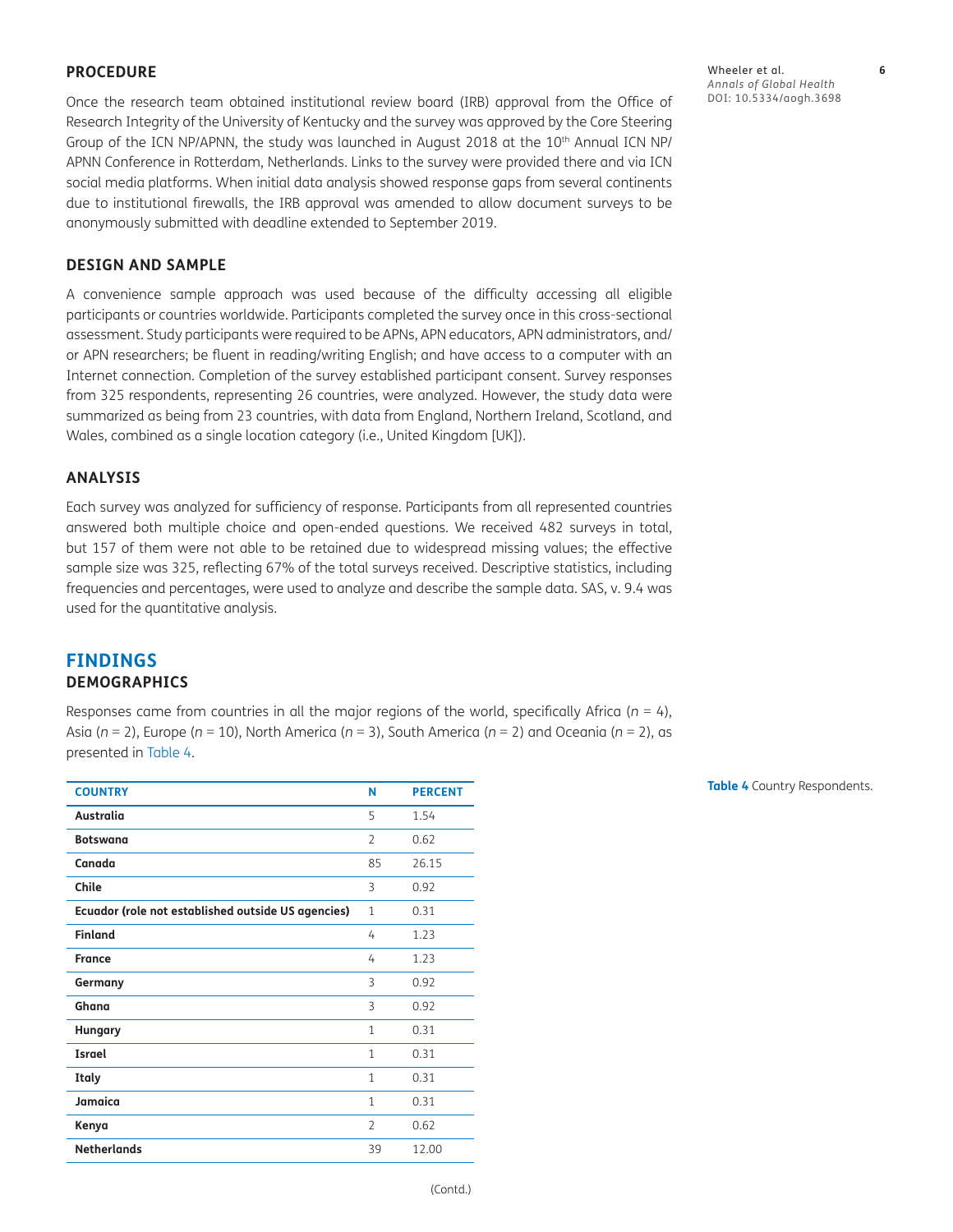| <b>COUNTRY</b>                                                                                              | Ν   | <b>PERCENT</b> |
|-------------------------------------------------------------------------------------------------------------|-----|----------------|
| <b>New Zealand</b>                                                                                          | 4   | 1.23           |
| Portugal                                                                                                    | 3   | 0.92           |
| <b>Republic of Ireland</b>                                                                                  | 5   | 1.54           |
| Singapore                                                                                                   | 3   | 0.92           |
| Spain                                                                                                       | 10  | 3.08           |
| Tanzania                                                                                                    | 1   | 0.31           |
| <b>United Kingdom</b><br><b>England</b><br>٠<br><b>Northern Ireland</b><br>۰<br>Scotland<br>۰<br>Wales<br>٠ | 41  | 12.62          |
| <b>United States</b>                                                                                        | 103 | 31.69          |

Demographic totals and percentages are presented in [Table 5.](#page-6-0)

| <b>PRACTICING NURSES</b>                                     | N              | <b>PERCENT*</b> |
|--------------------------------------------------------------|----------------|-----------------|
| Registered/Generalist Nurse                                  | 71             | 21.82           |
| Hospitalist/Acute Care NP/APN                                | 48             | 14.77           |
| Specialty care specific to disease or illness NP/APN         | 50             | 15.38           |
| Specialty care specific to an age group or population NP/APN | 32             | 9.85            |
| Family NP/APN                                                | 121            | 37.23           |
| Geriatric/Gerontologic NP/APN                                | 18             | 5.54            |
| Paediatric NP/APN                                            | 17             | 5.23            |
| <b>Adult NP/APN</b>                                          | 45             | 13.85           |
| Adult Gerontologic NP/APN                                    | $\overline{7}$ | 2.15            |
| Women's Health NP/APN                                        | 12             | 3.69            |
| Midwife                                                      | $\overline{2}$ | 0.62            |
| Community Health NP/APN                                      | 21             | 6.46            |
| Mental Health NP/APN                                         | 17             | 5.23            |
| <b>CNS</b>                                                   | 22             | 6.77            |
| Other                                                        | 47             | 14.46           |
| <b>EDUCATORS</b>                                             | N              | <b>PERCENT</b>  |
| Registered/Generalist Nurse                                  | 18             | 11.69           |
| NP/APN                                                       | 65             | 42.21           |
| Both of above                                                | 59             | 38.31           |
| Other                                                        | 12             | 7.79            |
| <b>ADMINISTRATORS</b>                                        | N              | <b>PERCENT</b>  |
| Nursing personnel                                            | 22             | 48.89           |
| Non-nursing personnel                                        | $\Omega$       | 0               |
| Both of above                                                | 23             | 51.11           |
| <b>RESEARCHERS</b>                                           | N              | <b>PERCENT</b>  |
| Nursing related                                              | 56             | 52.83           |
| Non-nursing related                                          | 6              | 5.66            |
| Both of above                                                | 44             | 41.51           |
| <b>OTHER ROLES</b>                                           | N              | <b>PERCENT</b>  |
|                                                              | 73             |                 |

*Annals of Global Health* DOI: 10.5334/aogh.3698

<span id="page-6-0"></span>**Table 5** Demographics of Survey Respondents.

\* Percentages do not add to 100% because respondents could select more than one answer.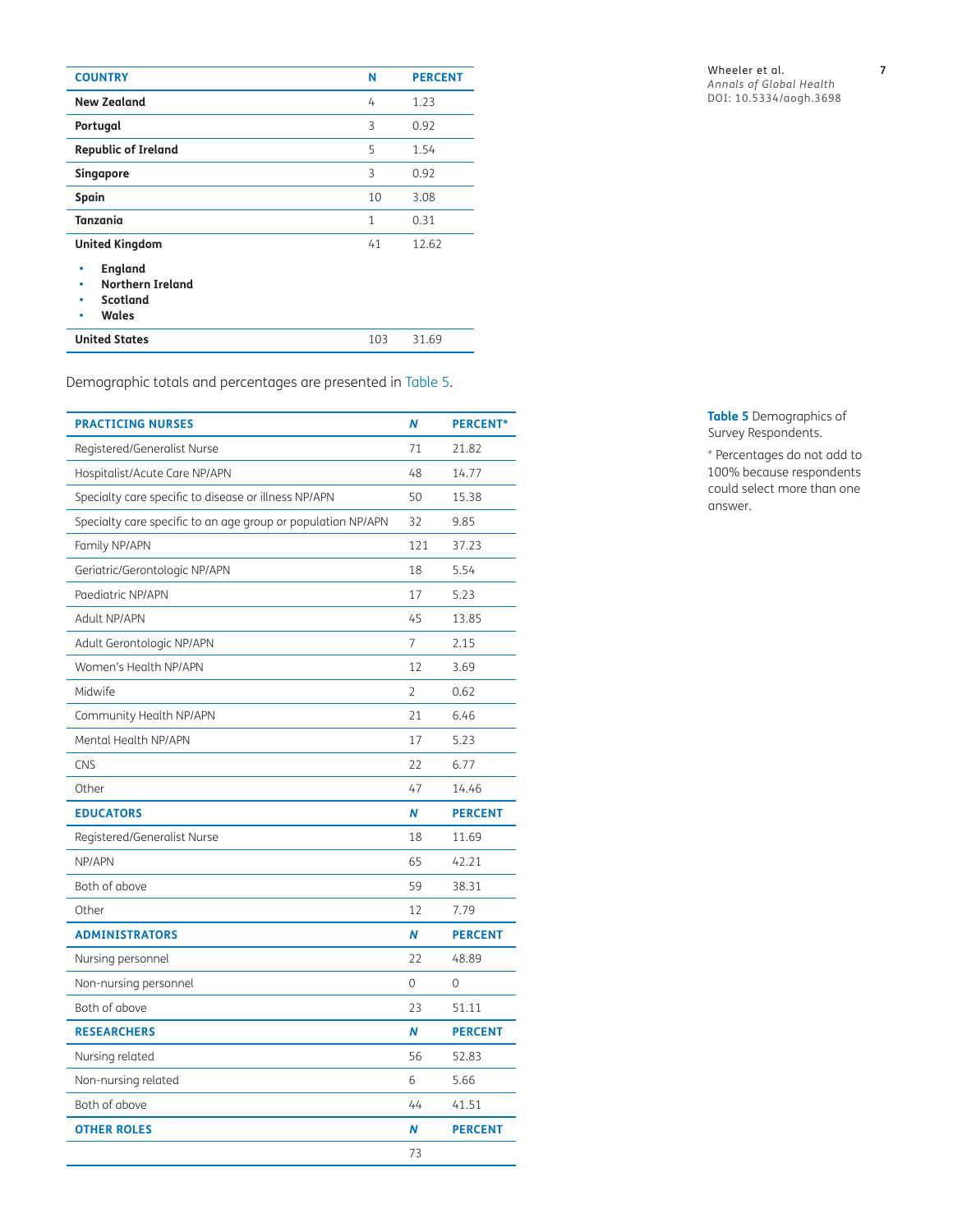Eligible participants could identify themselves as practicing nurses, educators, administrators, and/or researchers. Because nurses (and those associated with nurses) function in many roles, respondents were asked to check all that applied in each category or provide additional roles if an option was not listed. For this reason, the cumulative percentage across all roles exceeds 100%.

Of respondents who reported practicing as nurses, 37% (*n* = 121) identified as a Family NP/APN, 22% (*n* = 71) as a registered/generalist nurse, 15% (*n* = 50) as a NP/APN specialist devoted to a specific disease, 15% (*n* = 48) as a Hospitalist/Acute Care NP/APN, 14% (*n* = 45) as an Adult NP, 10% (*n* = 32) as a NP/APN specialist devoted to a specific age or population, 7% (*n* = 22) as a Clinical Nurse Specialist, 6% (*n* = 18) as a Geriatric/Gerontologic NP/APN, 6% (*n* = 21) as a Community Health NP/APN, 5% (*n* = 17) as a Mental Health NP/APN, 5% (*n* = 17) as a Paediatric NP/APN, 4% (*n* = 12) as a Women's Health NP/APN, 2% (*n* = 7) as an Adult/Gerontologic NP/APN, and 1% (*n* = 2) as a Midwife. The 14% (*n* = 47) of practicing nurses who reported roles outside those offered in the survey listed roles such as neonatal nurse practitioner or nurse anesthetist.

Of respondents who identified as educators, 12% (*n* = 18) reported they educated registered/ generalist nurses only, 42% (*n* = 65) educated APNs only, and 38% (*n* = 59) reported they educated both. An additional 8% (*n* = 12) reported educating students other than registered/generalist nurses or APNs. Those who identified as administrators were almost equally split, with 49% (*n* = 22) reporting oversight of nursing personnel and 51% (*n* = 23) reporting oversight of both nursing and non-nursing personnel. Over half of the researchers reported they were involved exclusively in nursing research (53% (*n* = 56), 6% (*n* = 6) in non-nursing research, and 42% (*n* = 44) in both.

#### **PRACTICE ROLE**

Practice questions centered on titling and types of APN roles, presence/absence of title protection, professional issues, and clinical skills (see Appendix A). Most countries with some sort of APN practice reported more than one advanced role. Though most used the titles NP, CNS, or midwife, other titles were listed, such as APN, nurse in advanced practice, expert nurse, nurse specialist, and others. In some countries the term CNS (or a similar title) referred to nurses who function more as NPs, or vice versa (i.e., providers titled NPs but who functioned more as CNSs). Some countries reported midwives were commonly educated at the registered/generalist level or as a non-nurse, while other countries reported educating midwives at a post registered/generalist nurse level. Title protection was reported in Australia, Botswana, Canada, France, Hungary, Israel, Jamaica, the Netherlands, New Zealand, Portugal, Republic of Ireland, Singapore, and the US. Title protection was not reported in Chile, Finland, Germany, Ghana, Italy, Kenya, Spain, Tanzania, or the UK.

Respondents chose from 15 APN work-place position options, such as doctor's office, hospital-based clinic, hospital, faculty, and the like. Respondents could report all that applied as well and were able to list any unnamed workplace settings in an open-ended question. Australia, Botswana, Canada, Finland, the Netherlands, New Zealand, Spain, the UK, and the US responded affirmatively to all site options. Portugal reported all site options except occupational/workplace health, while the Republic of Ireland reported all site options except school health and occupational or workplace health. Singapore reported a little over half the work site options, while the remaining countries reported fewer than half of the work site options. Israel reported only specialty practice sites and Hungary reported that the role was too recently instituted to provide any details. Ecuador reported the role did not exist outside US government agencies, so will only be reported in the tables but not included in discussions or subsequent calculations. Other questions pertained to 21 clinical skills (from skin lesion removal to suturing to X-ray interpretation) and 12 professional issues (from carrying their own caseload of clients/patients to ability to prescribe to reimbursement (see Appendix A).

#### **EDUCATION**

Education questions pertained to presence/absence of programs, number of programs, level of education, types of specialties or APNs, program details, and student requirement details (see [Table 6](#page-8-0)).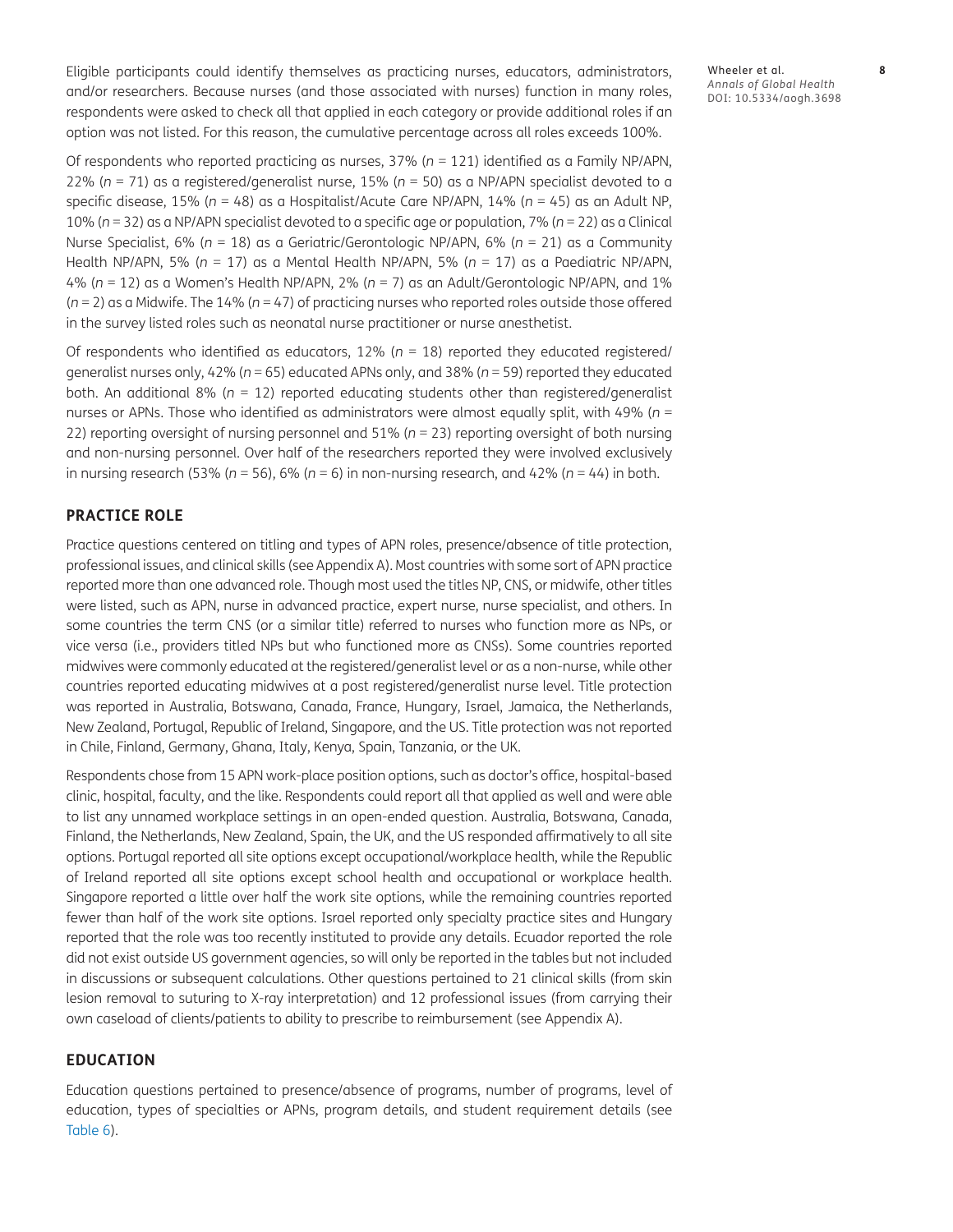<span id="page-8-0"></span>Table 6 Education. **Table 6** Education.

Low response countries in shaded gray. Low response countries in shaded gray.

\* a = Hospitalist/acute care NP/APN, b = specialty care specific to disease or illness NP/APN, c = specialty care specific to an age group or population NP/APN, d = family NP/APN, e = geriatric/<br>gerontologic NP/APN, f = pa gerontologic NP/APN, f = paediatric NP/APN, g = adult NP/APN, h = adult gerontologic NP/APN, i = women's health NP/APN, j = midwife, k = community health NP/APN, l = mental health NP/APN, m = \* a = Hospitalist/acute care NP/APN, b = specialty care specific to disease or illness NP/APN, c = specialty care specific to an age group or population NP/APN, d = family NP/APN, e = geriatric/ clinical nurse specialist, n = other.

| <b>COUNTRY</b>                                           | z                        | EDUCATION, NO.<br>OF PROGRAMS<br><b>FORMAL</b> | CREDENTIAL<br>EDUCATION                                                    | <b>EDUCATION FOR</b><br>NPS/APNS*<br><b>TYPES OF</b>            |        | PROGRAM DETAILS                                                                                                                                                               |                                       | STUDENT REQUIREMENT DETAILS                                                                                                                                                                |
|----------------------------------------------------------|--------------------------|------------------------------------------------|----------------------------------------------------------------------------|-----------------------------------------------------------------|--------|-------------------------------------------------------------------------------------------------------------------------------------------------------------------------------|---------------------------------------|--------------------------------------------------------------------------------------------------------------------------------------------------------------------------------------------|
| Australia                                                | $\Box$                   | Yes, $>10$                                     | Doctorate, master's                                                        | a-m                                                             |        | 300 dedicated clinical, 5000 hours before<br>Funding by government and/or student<br>2 yr. full time/3 yr. part time<br>endorsement as NP                                     |                                       | Registration as RN/Generalist Nurse<br>advanced nursing practice in same<br>Minimum 2 yrs. as RN in specified<br>clinical field and 2 yrs. of current<br>Academic degree<br>clinical field |
| <b>Botswana</b>                                          | $\sim$                   | Yes, $<$ 10                                    | advanced diploma<br>baccalaureate,<br>Master's,                            | a, d, f, g, j, k, l, m                                          |        | Funding by government and/or student<br>500 clinical hours<br>2 yr. full time                                                                                                 |                                       | Registration as a RN/Generalist Nurse<br>Minimum 2 years as RN/Generalist<br>Academic degree<br>Nurse                                                                                      |
| Canada                                                   | 85                       | Yes, $>10$                                     | certificate, advanced<br>Doctorate, master's,<br>baccalaureate,<br>diploma | anesthetist, neonatal,<br>a-m, n (anaesthesia/<br>primary care) |        | Clinical hours vary according to school and<br>Program length varies according to school<br>Funding by government, private funding,<br>and/or student<br>and degree<br>degree | Nurse                                 | Registration as a RN/Generalist Nurse<br>Minimum of 2 years as RN/Generalist<br>Academic degree                                                                                            |
| Chile                                                    | $\sim$                   | Yes, $<5$                                      | Master's                                                                   | m, n (degree generic,<br>$considered = to$ $MSN)$               |        | 500-800 clinical hours<br>Funding by student<br>2 yr. full time                                                                                                               | Nurse                                 | Registration as a RN/Generalist Nurse<br>Minimum of 3 years as RN/Generalist<br>Academic degree                                                                                            |
| established outside US<br>Ecuador (role not<br>agencies) | $\overline{\phantom{0}}$ | $\frac{1}{2}$                                  | $\frac{4}{2}$                                                              | $\stackrel{\triangle}{\geq}$                                    | ۰      | $\frac{4}{2}$                                                                                                                                                                 | $\stackrel{\triangleleft}{\geq}$<br>۰ |                                                                                                                                                                                            |
| Finland                                                  | $\overline{a}$           | Yes, $<$ 5                                     | Master's, certificate,<br>advanced diploma                                 | a, b, g, i, l, m                                                | ٠      | Clinical hours vary according to school and<br>Program length varies according to school<br>Funding by government or employer<br>and degree<br>degree                         |                                       | Nurse, more if they will be a prescriber<br>Registration as a RN/Generalist Nurse<br>Minimum of 3 years as RN/Generalist<br>Academic degree                                                |
| France                                                   | 4                        | Yes, $<$ 5                                     | ced<br>Master's, advan<br>diploma                                          | b, e, k, l, n (oncology,<br>nephrology)                         | ٠<br>٠ | Program length varies according to school<br>No response to clinical hours question<br>Funding by government<br>and degree                                                    |                                       | Nurse, depending on school and degree<br>Minimum of 3-5 years as RN/Generalist<br>Registration as a RN/Generalist Nurse<br>Academic degree                                                 |
| Germany                                                  | $\sim$                   | Yes, $<$ 5                                     | credential is granted<br>Doctorate, master's,<br>po<br>baccalaureate,      | b, c, e, g, h, k, l, m                                          |        | 2-3 yr., depending on school and degree<br>Funding by government and/or student<br>No response to clinical hours question                                                     |                                       | Nurse, depending on school and degree<br>Minimum of 1-2 years as RN/Generalist<br>Registration as a RN/Generalist Nurse<br>Academic degree                                                 |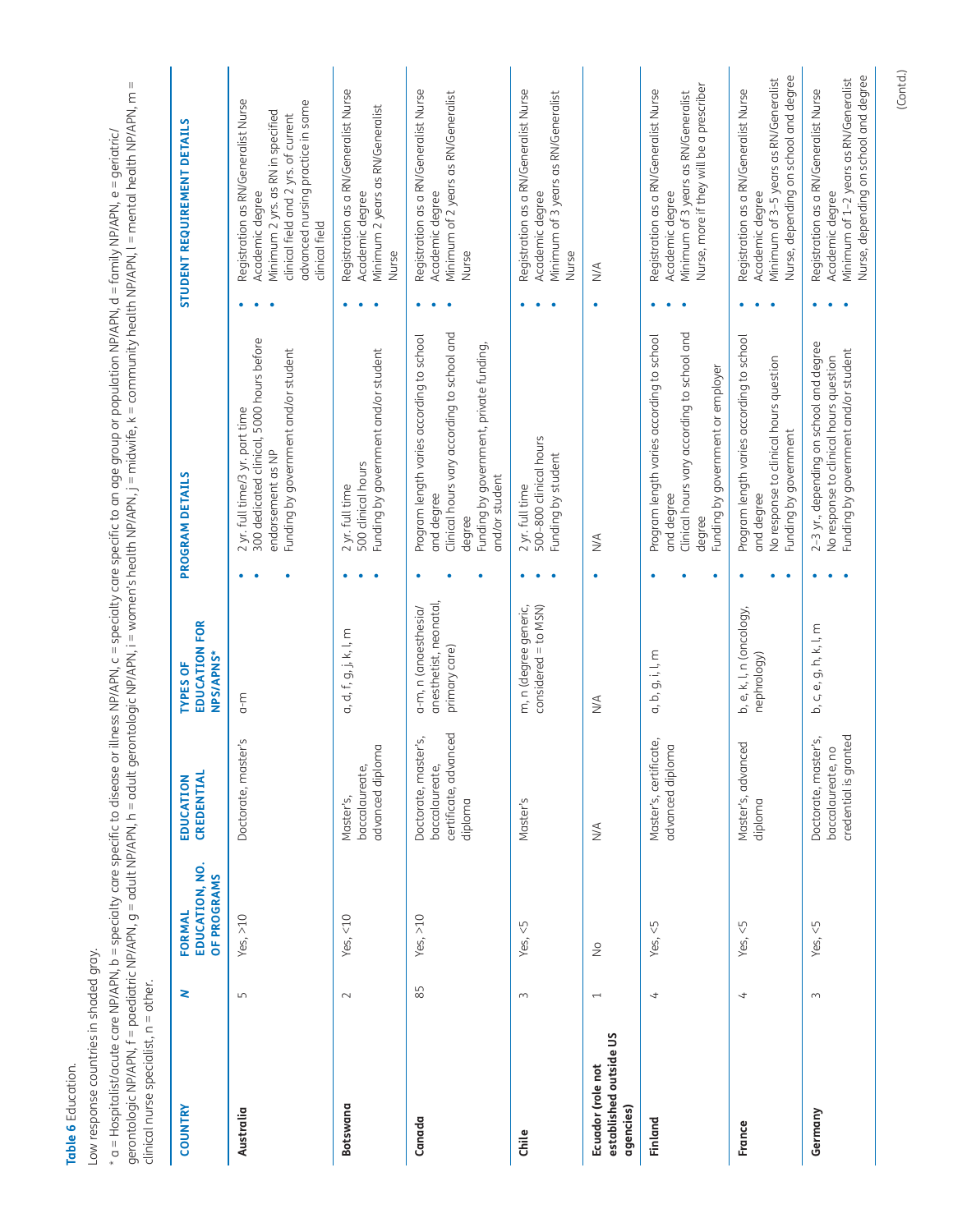| <b>COUNTRY</b> | 2                        | EDUCATION, NO.<br>OF PROGRAMS<br>FORMAL                                 | CREDENTIAL<br>EDUCATION                                                        | <b>EDUCATION FOR</b><br>NPS/APNS*<br><b>TYPES OF</b>                                                                                                                                                               |   | PROGRAM DETAILS                                                                                                                                   | STUDENT REQUIREMENT DETAILS                                                                                    |
|----------------|--------------------------|-------------------------------------------------------------------------|--------------------------------------------------------------------------------|--------------------------------------------------------------------------------------------------------------------------------------------------------------------------------------------------------------------|---|---------------------------------------------------------------------------------------------------------------------------------------------------|----------------------------------------------------------------------------------------------------------------|
| Ghana          | $\sim$                   | Yes, $\leq$ 5                                                           | advanced diploma<br>Baccalaureate,                                             | a, f, g, l, m, n (general<br>nurse practitioner)                                                                                                                                                                   |   | No response to clinical hours question<br>Funding by student<br>$2-3$ yr. full time                                                               | Registration as a RN/Generalist Nurse<br>Minimum of 3 years as RN/Generalist<br>Academic degree<br>Nurse       |
| Hungary        | $\overline{ }$           | Yes, $<$ 5                                                              | Master's                                                                       | (anesthesiology,<br>perioperative)<br>a, c, e, k, n                                                                                                                                                                |   | No response to source of funding<br>1490 clinical hours<br>18 mo. full time                                                                       | Registration as a RN/Generalist Nurse<br>Minimum of 3 years as RN/Generalist<br>Academic degree<br>Nurse       |
| <b>Israel</b>  | $\overline{ }$           | $\heartsuit$<br>Yes,                                                    | Certificate                                                                    | No response                                                                                                                                                                                                        | ٠ | No response                                                                                                                                       | No response<br>٠                                                                                               |
| Italy          | $\overline{\phantom{0}}$ | $\zeta$<br>Yes,                                                         | er's<br>Doctorate, mast                                                        | e, g,<br>ರ,                                                                                                                                                                                                        |   | Funding by student<br>500 clinical hours<br>2 yr. full time                                                                                       | Registration as a RN/Generalist Nurse<br>Academic degree<br>٠                                                  |
| Jamaica        | $\overline{\phantom{0}}$ | $\heartsuit$<br>Yes,                                                    | Master's                                                                       | d, f, g, j, l, m                                                                                                                                                                                                   |   | No response to clinical hours question<br>Funding by student<br>$2-3$ yr. full time                                                               | Registration as a RN/Generalist Nurse<br>Minimum of 2 years as RN/Generalist<br>Academic degree<br>Nurse       |
| Kenya          | $\sim$                   | Yes, $<$ 10                                                             | Master's                                                                       | b, j, k                                                                                                                                                                                                            | ٠ | No response regarding program length,<br>clinical hours or funding                                                                                | Registration as a RN/Generalist Nurse<br>Minimum of 2 years as RN/Generalist<br>Academic degree<br>Nurse       |
| Netherlands    | 39                       | Yes, $>10$                                                              | certificate, advanced<br>baccalaureate,<br>Master's,<br>diploma                | healthcare. GYN skills<br>preventive, intensive,<br>transferred to nurse<br>chronic and mental<br>general healthcare<br>a-m, n (other: five<br>health. Soon only<br>APN types-acute,<br>and mental<br>specialists) | ٠ | Unclear response to clinical hours question<br>Funding by government, private funding,<br>2 yr., though one program 3 yr.<br>student and/or other | Registration as a RN/Generalist Nurse<br>Minimum of 2 years as RN, Generalist<br>Academic degree<br>Nurse<br>٠ |
| New Zealand    | 4                        | $rac{1}{\sqrt{2}}$<br>Yes,                                              | certificate, advanced<br>er's,<br>Doctorate, mast<br>baccalaureate,<br>diploma | All except midwife.<br>Midwives are not<br>considered APNs.                                                                                                                                                        |   | Funding by government, private funding,<br>300-500 clinical hours<br>$2-5$ yr. full time<br>and/or student                                        | Registration as a RN/Generalist Nurse<br>Minimum of 4 years as RN/Generalist<br>Academic degree<br>Nurse       |
| Portugal       | $\sim$                   | specialist nurse),<br>Yes (for clinical<br>specialist,<br>$\frac{0}{2}$ | Master's, certificate                                                          | a, d, f, i, j, k, l, m, n<br>(rehabilitation)                                                                                                                                                                      |   | No response to clinical hours question<br>No response to funding question<br>18 mo.                                                               | Registration as a RN/Generalist Nurse<br>Academic degree                                                       |
|                |                          |                                                                         |                                                                                |                                                                                                                                                                                                                    |   |                                                                                                                                                   | (Contd.)                                                                                                       |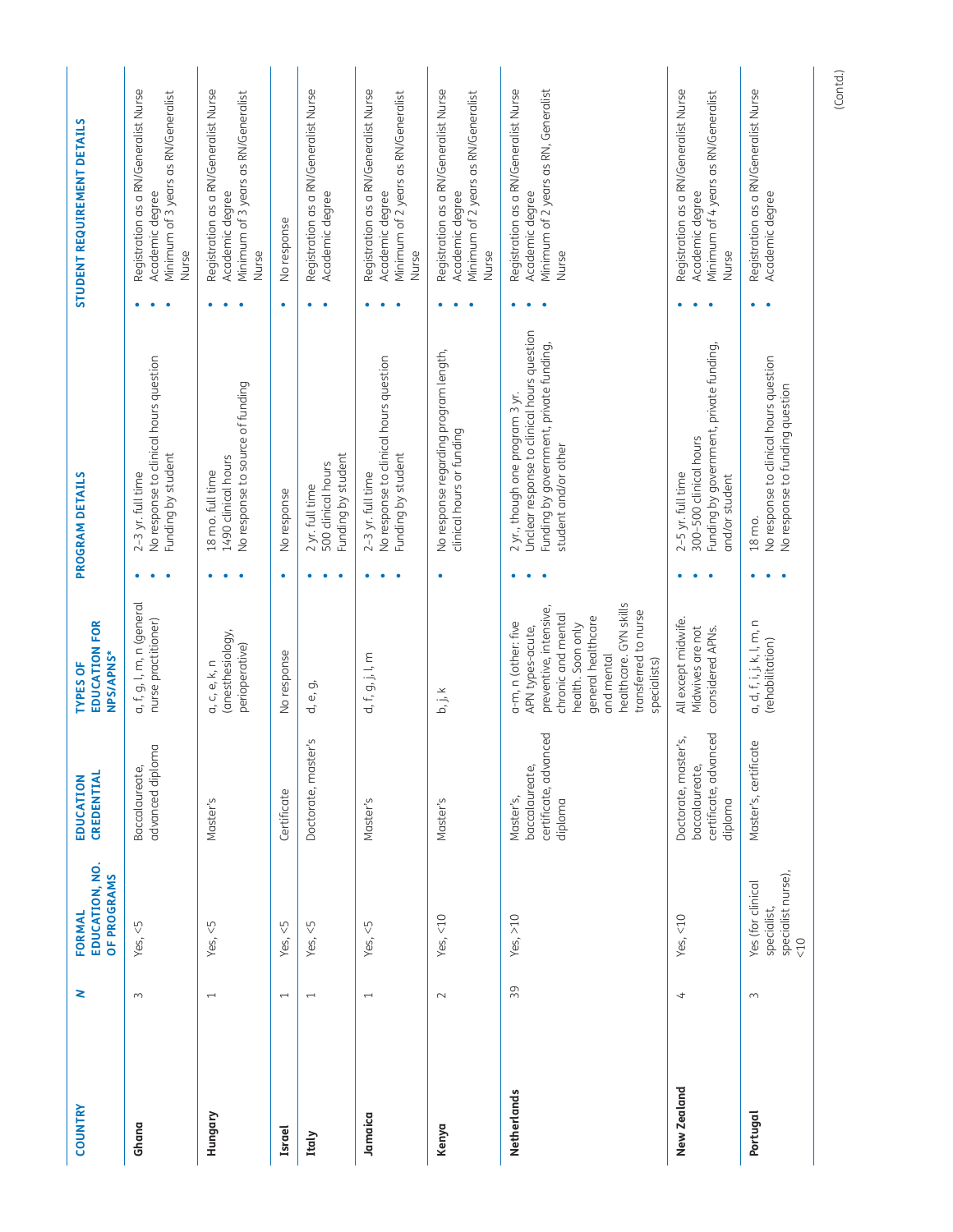| <b>COUNTRY</b>       | z                        | EDUCATION, NO.<br>OF PROGRAMS<br>FORMAL | CREDENTIAL<br>EDUCATION                                                                                                         | <b>EDUCATION FOR</b><br>NPS/APNS*<br><b>TYPES OF</b>                   | PROGRAM DETAILS                                                                                                                                                                     | STUDENT REQUIREMENT DETAILS                                                                                                                                    |
|----------------------|--------------------------|-----------------------------------------|---------------------------------------------------------------------------------------------------------------------------------|------------------------------------------------------------------------|-------------------------------------------------------------------------------------------------------------------------------------------------------------------------------------|----------------------------------------------------------------------------------------------------------------------------------------------------------------|
| Republic of Ireland  | $\Box$                   | Yes, $<$ 10                             | Master's, advanced<br>diploma                                                                                                   | $0 - m$                                                                | 500 clinical hours + 100 hours prescribing<br>Funding by government or other<br>question<br>$2$ yr. FT                                                                              | Registration as a RN/Generalist Nurse<br>Minimum of 3 years as RN/Generalist<br>Academic degree<br>Nurse                                                       |
| Singapore            | 3                        | Yes, $<$ 5                              | Master's                                                                                                                        | a, b, c, d, e, f, g, h, i, k, l                                        | 2 yr. plus 1 yr. internship, under review to<br>800 clinical hours, increasing to 1200 in<br>Funding by government and/or other<br>2020, 12 mo. internship<br>reduce to 18 mo.      | Registration as a RN/Generalist Nurse<br>Minimum of 5 years as RN/Generalist<br>Academic degree<br>Nurse                                                       |
| Spain                | 10                       | Yes, $<5$                               | certificate, advanced<br>Doctorate, master's,<br>diploma                                                                        | l, m, n (emergency<br>a, b, d, e, f, h, i, j, k,<br>nurse anesthetist) | Funding by government and/or student<br>No response to clinical hours question<br>2 yr. full time                                                                                   | Registration as a RN/Generalist Nurse<br>Academic degree                                                                                                       |
| Tanzania             | $\overline{\phantom{0}}$ | Yes, $<$ 5                              | Doctorate, master's                                                                                                             | $\vdots$                                                               | Funding by government and/or student<br>No response to clinical hours question<br>2 yr. full time                                                                                   | Registration as a RN/Generalist Nurse<br>Minimum of 1 years as RN/Generalist<br>Nurse, though 3 preferred<br>Academic degree                                   |
| United Kingdom       | $\overline{1}$           | Yes, $>20$                              | credential is granted,<br>certificate, advanced<br>Doctorate, master's,<br>other (unspecified)<br>baccalaureate,<br>diploma, no | All & n (neonatal)                                                     | Funding by government, private funding,<br>500-1000 clinical hours according to<br>student and/or other<br>school and degree<br>$2-3$ yr. full time                                 | Minimum of 2-7 years as RN/Generalist<br>Registration as a RN/Generalist Nurse<br>Academic degree<br>Nurse                                                     |
| <b>United States</b> | 103                      | Yes, $>20$                              | certificate, advanced<br>Doctorate, master's,<br>baccalaureate,<br>diploma                                                      | a-m, n (nurse<br>anesthetist)                                          | 18 mo. to 4 years depending on school and<br>Funding by government, private funding,<br>500-1200 clinical hours according to<br>student and/or other<br>school and degree<br>degree | Number of years of experience as RN/<br>Registration as a RN/Generalist Nurse<br>Generalist Nurse varies according to<br>school and program<br>Academic degree |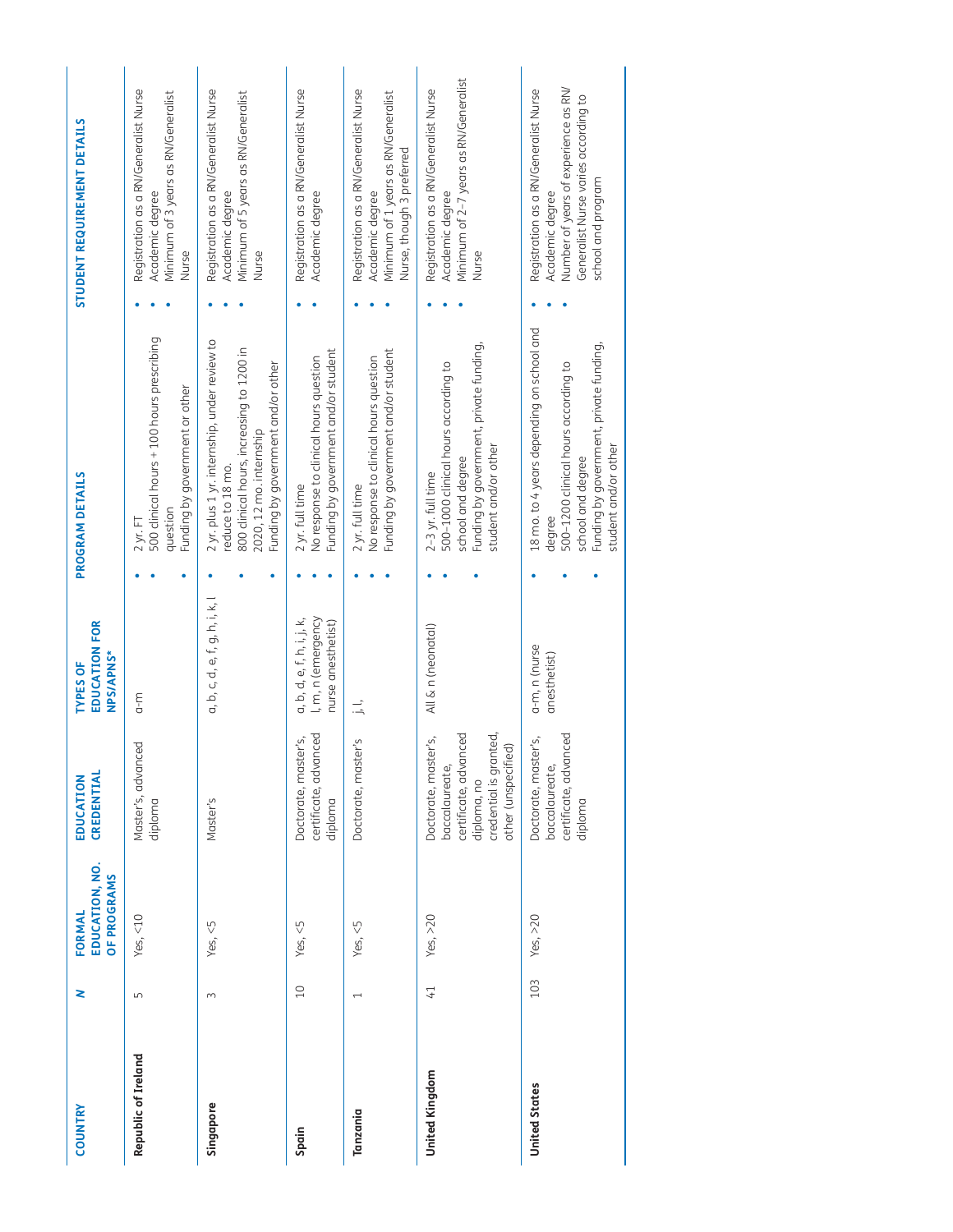All the countries reported having formal education programs for APNs. Only Australia, Canada, the Netherlands, the UK, and the US reported more than ten such programs in their country, with the remainder reporting fewer than this. Most of the countries offered multiple education paths for those wanting to practice as APNs. All the countries except Ghana and Israel listed the master's degree as the education credential available to APN graduates, with Ghana offering the baccalaureate and advanced diploma, and Israel offering a certificate. Canada, New Zealand, and the US reported all five levels of education (doctorate, master's, baccalaureate, certificate, advanced diploma), but Canada and the US specified those who earned the lower credentials had done so before the master's had been required and had been grandfathered into practice. The UK reported all five levels of education but also reported some programs educated APNs but granted no credential. Germany reported offering doctorate, master's, and baccalaureate degrees as well as programs of APN education where no credential was granted.

Australia, Canada, the Netherlands, the UK, and the US reported education for all advanced roles, though New Zealand participants specified midwifery was not considered an advanced role. Other than Israel, the remaining countries reported a variety of roles for which there were APN programs, including some listing disease-specific programs (e.g., an oncology APN track).

Reports of program length varied from 18 months to five years according to program type and degree, with most reporting programs that require two to three years of full-time schooling. Several programs reported a minimum of 500 clinical hours, though some required considerably more (e.g., 800; 1000; 1200; or 1490), additional internships (e.g., one year long; another as long as 5000 hours), and one specified clinical hours specifically devoted to pharmacology (in addition to other hours required).

All the countries with APN programs reported requiring students to be registered/generalist nurses with academic degrees before entering the program. With the exception of the US, nearly all the programs required registered/generalist nurses to have a minimum of two years of experience as a nurse, with some requiring as many as seven years.

#### **REGULATION AND CREDENTIALING**

Regulation and credentialing questions pertained to presence/absence of recognition, regulation level, requirements to practice, requirements to renew, and certification (see [Table 7](#page-12-0)).

Nearly half (45%,  $n = 10$ ) reported formal recognition by the government, hospital/health care agency, and/or professional organizations in their countries and some (14%, *n* = 3) reported formal recognition by the government and professional organizations only. The remaining (40%, *n* = 9) reported the role was recognized though there were no formal regulations at any governmental level. We assumed that the APNs working in these countries were credentialed by the local agencies employing them.

For those who reported regulation by a governmental agency, most regulation was reported at the federal level. However, Australia, Canada, New Zealand, the Republic of Ireland, and the US reported jurisdictional level regulation as well. Only Ghana reported regulation solely at the jurisdictional level.

All the countries reported requiring an academic degree and/or approved education program in order to enter practice as an APN, though some reported grandfathering had occurred in the past for experienced APNs who would not be able to meet current education standards. Over half the countries (64%, *n* = 14) required registration, licensure, or endorsement at some governmental level to practice. Of the remaining countries (36%, *n* = 8), registration, licensure or endorsement to practice was listed at agency level authorization. Canada, Israel, and the US required passage of a certification exam in order to practice. Requirements to continue to practice mostly involved maintenance of practice, earning continuing education credits, or meeting portfolio requirements on some interval basis.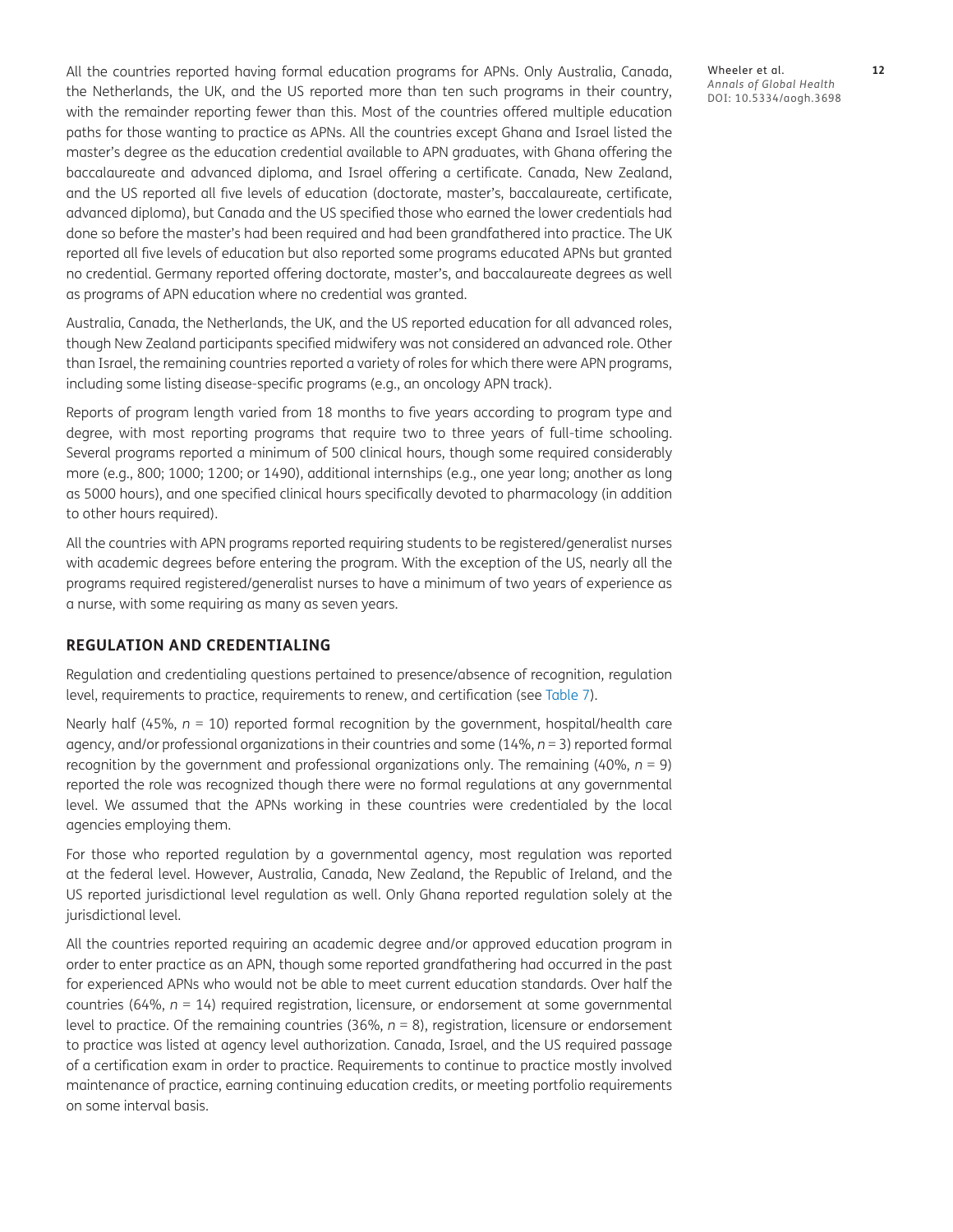Table 7 Regulation, Credentialing, and Certification. **Table 7** Regulation, Credentialing, and Certification.

<span id="page-12-0"></span>Low response in shaded gray. Low response in shaded gray.

\* Some NPs were grandfathered to role without master's degree but met other education/exam requirements. They tend to practice in remote areas. \* Some NPs were grandfathered to role without master's degree but met other education/exam requirements. They tend to practice in remote areas.

practice, continuing education and a number of other professional activities. If the APN cannot provide proof of these activities the APN is struck from the Registry, losing the Nurse Specialist title. The practice, continuing education and a number of other professional activities. If the APN cannot provide proof of these activities the APN is struck from the Registry, losing the Nurse Specialist title. The title can be reestablished by entering an individual educational educational program. At the conclusion of the program the credential is re-earned and the individual can register as title can be reestablished by entering an individual educational program with a licensed MANP program. At the conclusion of the program the credential is re-earned and the individual can register as \*\* The APN, entitled Nurse Specialist, is issued a credential of qualification upon graduation from a professional program. Over the next five years the APN must demonstrate a specified level of \*\* The APN, entitled Nurse Specialist, is issued a credential of qualification upon graduation from a professional program. Over the next five years the APN must demonstrate a specified level of Nurse Specialist with the Registration Commission. Nurse Specialist with the Registration Commission.

\*\*\* Government starting to place requirements on advanced nursing practice but in infancy. RCN offers a credentialing process, but it is not compulsory. Some groups campaigning for formal entry on \*\*\* Government starting to place requirements on advanced nursing practice but in infancy. RCN offers a credentialing process, but it is not compulsory. Some groups campaigning for formal entry on the NHS. The Royal College of Emergency Medicine and the Faculty of Intensive Care Medicine both offer a credentialing process and associate membership. the NHS. The Royal College of Emergency Medicine and the Faculty of Intensive Care Medicine both offer a credentialing process and associate membership.

\*\*\*\* Some NPs were grandfathered to role before master's was required. Now rare since most are retired or close to retirement. \*\*\*\* Some NPs were grandfathered to role before master's was required. Now rare since most are retired or close to retirement.

| COUNTRY                                                  | 2              | FORMAL RECOGNITION<br><b>LEVEL</b>                                                                    | REGULATION<br><b>LEVEL</b>     | REQUIREMENTS TO PRACTICE                                                                                                                                   | PRACTICE<br>POST RN<br><b>LEVEL</b><br><b>RN</b> | <b>REQUIREMENTS</b><br>TO RENEW<br>SPECIFIC     | REGULATORY MODEL                                                                                                 |
|----------------------------------------------------------|----------------|-------------------------------------------------------------------------------------------------------|--------------------------------|------------------------------------------------------------------------------------------------------------------------------------------------------------|--------------------------------------------------|-------------------------------------------------|------------------------------------------------------------------------------------------------------------------|
| Australia                                                | Б              | Government, hospital/health<br>care agency, professional<br>organizations                             | jurisdictional<br>Federal,     | program, registration/licensure/endorsement<br>Academic degree, approved education<br>by government agency                                                 | Post RN                                          | education, portfolio,<br>Continuing<br>practice | endorsement at national level<br>Tasmania has similar process<br>Registration/licensure/<br>as above             |
| Botswana                                                 | $\sim$         | Government, hospital/health<br>care agency, professional<br>organizations                             | Federal                        | program, registration/licensure/endorsement<br>Academic degree, approved education<br>by government agency                                                 | Post RN                                          | education, portfolio,<br>Continuing<br>practice | endorsement at national<br>Registration/licensure/<br>level                                                      |
| Canada                                                   | 85             | Government, hospital/health<br>care agency, professional<br>organizations                             | jurisdictional<br>Federal,     | by government agency, certification by a non-<br>program, registration/licensure/endorsement<br>Academic degree, approved education<br>governmental agency | Post RN*                                         | education, portfolio,<br>Continuing<br>practice | endorsement at jurisdictional<br>Registration/licensure/<br>Certification exam by<br>independent agency<br>level |
| Chile                                                    | $\sim$         | Role recognized but no formal<br>professional organizations in<br>government regulation,<br>existence | $\leq$                         | Approved education program                                                                                                                                 | RN/Post RN                                       | $\leq$                                          | endorsement at agency level<br>Registration/licensure/                                                           |
| established outside<br>Ecuador (role not<br>US agencies) | $\overline{ }$ | $\frac{4}{2}$                                                                                         | $\leq$                         | $\frac{4}{2}$                                                                                                                                              | $\leq$                                           | $\leq$                                          | $\stackrel{\triangle}{\geq}$                                                                                     |
| Finland                                                  | 4              | Role recognized but no formal<br>government regulation                                                | $\frac{4}{2}$                  | Academic degree, approved education<br>program                                                                                                             | RN/Post RN                                       | $\leq$                                          | endorsement at agency level<br>Registration/licensure/<br>٠                                                      |
| France                                                   | 4              | Government, hospital/health<br>care agency, professional<br>organizations                             | Federal                        | Academic degree, approved education<br>program                                                                                                             | RN/Post RN                                       | Portfolio                                       | endorsement at national<br>Registration/licensure/<br>level                                                      |
| Germany                                                  | $\sim$         | Role recognized but no formal<br>professional organizations in<br>government regulation,<br>existence | $\frac{4}{2}$                  | Academic degree, approved education<br>program                                                                                                             | Post RN                                          | N/A                                             | endorsement at agency level<br>Registration/licensure/                                                           |
| Ghana                                                    | 3              | Government, professional<br>organizations                                                             | $\overline{p}$<br>Jurisdiction | program, registration/licensure/endorsement<br>Academic degree, approved education<br>by government agency                                                 | RN/Post Rn                                       | education, practice<br>Continuing               | endorsement at jurisdictional<br>Registration/licensure/<br>level                                                |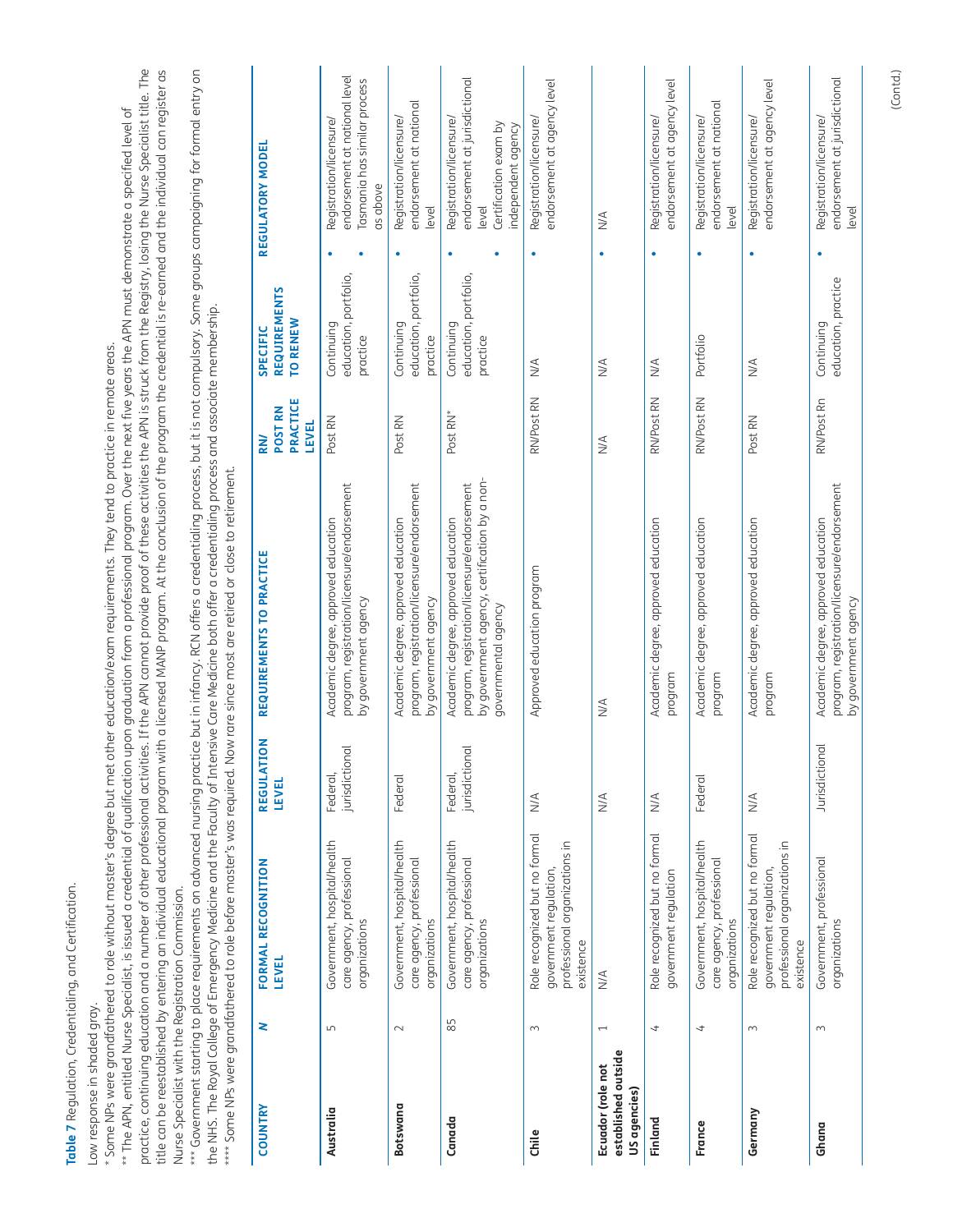| <b>COUNTRY</b>        | 2                        | FORMAL RECOGNITION<br><b>LEVEL</b>                                                                    | $\overline{6}$<br><b>REGULATI</b><br><b>LEVEL</b> | REQUIREMENTS TO PRACTICE                                                                                                                                                                                                 | PRACTICE<br>POST RN<br><b>LEVEL</b><br><b>RN</b> | <b>REQUIREMENTS</b><br>TO RENEW<br><b>SPECIFIC</b> | REGULATORY MODEL                                                                            |                               |
|-----------------------|--------------------------|-------------------------------------------------------------------------------------------------------|---------------------------------------------------|--------------------------------------------------------------------------------------------------------------------------------------------------------------------------------------------------------------------------|--------------------------------------------------|----------------------------------------------------|---------------------------------------------------------------------------------------------|-------------------------------|
| Hungary               | $\overline{\phantom{0}}$ | Government, professional<br>organizations                                                             | Federal                                           | program, registration/licensure/endorsement<br>Academic degree, approved education<br>by government agency                                                                                                               | Post RN                                          | education, portfolio<br>Continuing                 | endorsement at national<br>Registration/licensure/<br>level<br>٠                            |                               |
| <b>Israel</b>         | $\overline{\phantom{0}}$ | Government, professional<br>organizations                                                             | Federal                                           | by a governmental agency, certification exam<br>program, registration/licensure/endorsement<br>Academic degree, approved education<br>a governmental agency<br>$\geq$                                                    | Post RN                                          | $\sum_{i=1}^{n}$                                   | endorsement at national<br>Registration/licensure/<br>Certification exam<br>level<br>۰<br>۰ |                               |
| Italy                 | $\overline{\phantom{0}}$ | Role recognized but no formal<br>government regulation                                                | $\stackrel{\triangleleft}{\geq}$                  | Academic degree                                                                                                                                                                                                          | Post RN                                          | $\frac{4}{2}$                                      | Registration/licensure/<br>$\bullet$                                                        | endorsement at agency level   |
| Jamaica               | $\overline{\phantom{0}}$ | Role recognized but no formal<br>government regulation                                                | $\stackrel{\triangle}{\geq}$                      | Approved education program                                                                                                                                                                                               | Post RN                                          | education, practice<br>Continuing                  | Registration/licensure/<br>$\bullet$                                                        | endorsement at agency level   |
| Kenya                 | $\sim$                   | Role recognized but no formal<br>professional organizations in<br>government regulation,<br>existence | $\leq$                                            | Approved education program                                                                                                                                                                                               | $\gtrapprox$                                     | $\stackrel{\triangle}{\geq}$                       | Registration/licensure/<br>۰                                                                | endorsement at agency level   |
| Netherlands           | 39                       | professional organization<br>Government, hospital<br>or health care agency                            | Federal                                           | program, registration/licensure/endorsement<br>Academic degree, approved education<br>by a governmental agency                                                                                                           | Post RN**                                        | education, portfolio,<br>Continuing<br>practice    | Registration/licensure/<br>$\bullet$                                                        | endorsement at national level |
| New Zealand           | $\overline{\mathcal{A}}$ | professional organization<br>or health care agency<br>Government, hospital                            | jurisdictional<br>Federal,                        | program, registration/licensure/endorsement<br>Academic degree, approved education<br>by a governmental agency                                                                                                           | RN/Post RN                                       | education, portfolio,<br>Continuing<br>practice    | endorsement at national<br>Registration/licensure/<br>level<br>٠                            |                               |
| Portugal              | $\sim$                   | professional organization<br>or health care agency<br>Government, hospital                            | Federal                                           | program, registration/licensure/endorsement<br>Academic degree, approved education<br>by a governmental agency                                                                                                           | RN/Post RN                                       | $\stackrel{\triangleleft}{\geq}$                   | Registration/licensure/<br>۰                                                                | endorsement at national level |
| Republic of Ireland   | $\sqrt{2}$               | professional organization<br>or health care agency<br>Government, hospital                            | ē<br>jurisdiction<br>Federal,                     | program, registration/licensure/endorsement<br>Academic degree, approved education<br>by a governmental agency                                                                                                           | RN/Post RN                                       | education, portfolio,<br>Continuing<br>practice    | endorsement at national<br>Registration/licensure/<br>level<br>٠                            |                               |
| Singapore             | $\sim$                   | professional organization<br>or health care agency<br>Government, hospital                            | Federal                                           | program, registration/licensure/endorsement<br>Academic degree, approved education<br>by a governmental agency                                                                                                           | Post RN                                          | education, practice<br>Continuing                  | endorsement at national<br>Registration/licensure/<br>level<br>٠                            |                               |
| Spain                 | $\overline{10}$          | Role recognized but no formal<br>government regulation                                                | $\frac{4}{2}$                                     | licensure/endorsement by a non-governmental<br>program, registration/licensure/endorsement<br>by a governmental agency, registration/<br>agency, sponsorship by a clinical agency<br>Academic degree, approved education | RN/Post RN                                       | $\frac{4}{2}$                                      | Registration/licensure/<br>$\bullet$                                                        | endorsement at agency level   |
| Tanzania              | $\overline{\phantom{0}}$ | Role recognized but no formal<br>government regulation                                                | $\stackrel{\triangle}{\geq}$                      | Academic degree                                                                                                                                                                                                          | Post RN                                          | Continuing<br>education                            | Registration/licensure/<br>٠                                                                | endorsement at agency level   |
| <b>United Kingdom</b> | 41                       | hospital or health care agency,<br>professional organization***<br>In infancy at government,          | $\stackrel{\triangleleft}{\geq}$                  | program, registration/licensure/endorsement<br>Academic degree, approved education<br>by a non-governmental agency***                                                                                                    | RN/Post RN                                       | Note***                                            | Registration/licensure/<br>Note***<br>٠<br>٠                                                | endorsement at agency level   |
| <b>United States</b>  | 103                      | professional organization<br>or health care agency<br>Government, hospital                            | jurisdictional<br>Federal,                        | program, registration/licensure/endorsement<br>examination by a non-governmental agency<br>Academic degree, approved education<br>by government agency, certification                                                    | Post RN****                                      | education, portfolio,<br>Continuing<br>practice    | Registration/licensure/<br>Certification exam<br>level<br>$\bullet$                         | endorsement at jurisdictional |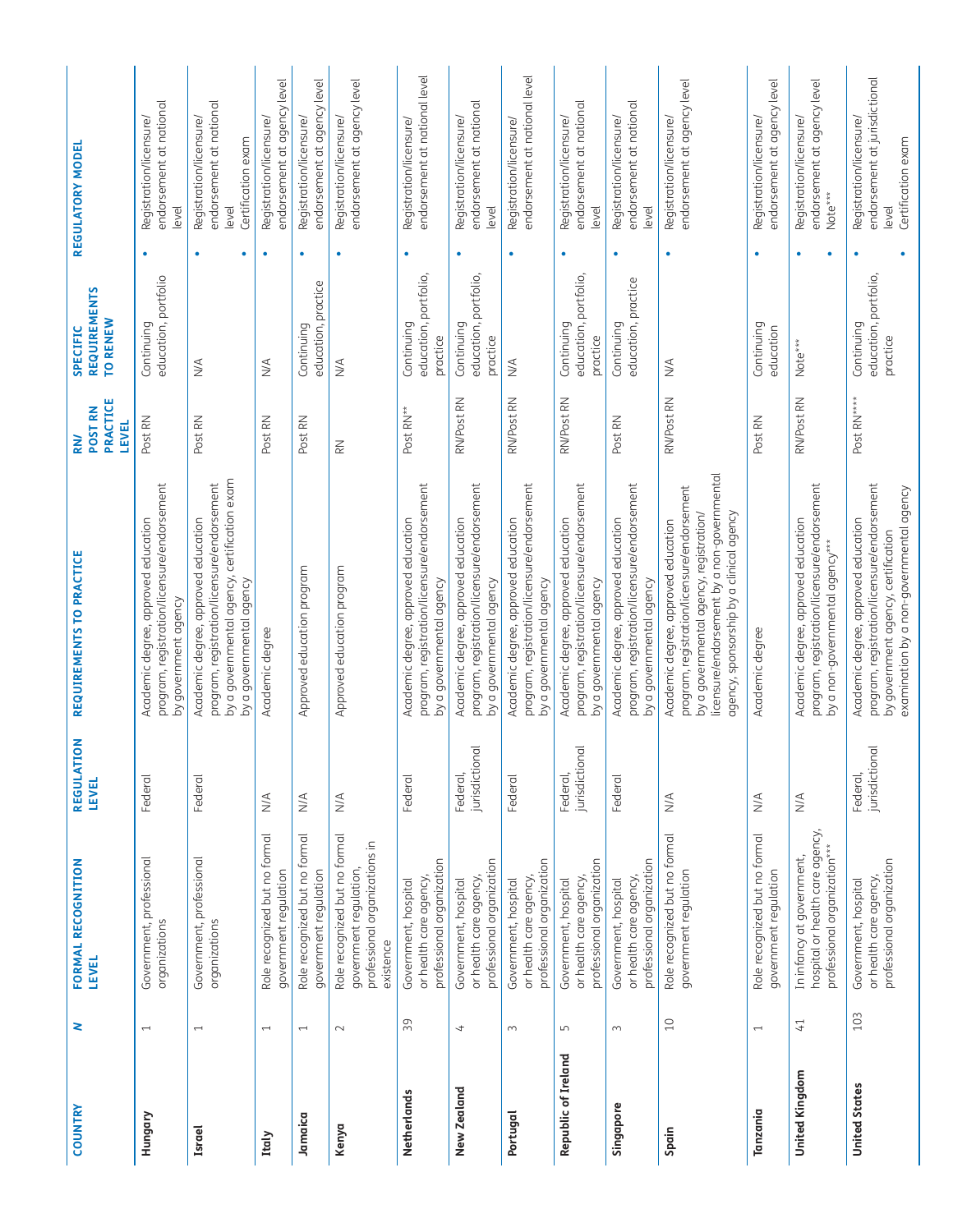#### **PRACTICE CLIMATE**

Practice climate questions pertained to factors that facilitated or hindered APN role development and level of policy making and professional group organization (see Appendix B).

Nearly all respondents (73%,  $n = 16$ ) reported the basis for development of the APN role was due to a need for providers in rural or underserved areas, with several (23%, *n* = 5) reporting very specific physician shortage issues in neonatal care or psychiatry, or policy changes that limited work hours of residents or junior doctors. Nearly all (77%,  $n = 17$ ) reported consumer demand led to APN role development. One respondent reported that extensive dialogue had gone on about providing the right (high quality) care in the most (cost) efficient way, as well as patient needs moving from "illness and cure" to "health and behavior".

Responses about who specifically advocated for or opposed the role were mixed. Advocacy options included the following: government; international organizations; individual nurses; individual physicians; consumers; insurance companies; universities; media; and/or in-country nursing, physician, nongovernmental/nonprofit institutions or private institutions. Two countries reporting affirmatively for all, but the remaining cited a mixture of responses. Over half of the countries (68%, *n* = 15) reported that government and nursing organizations within country were the prime advocates for the APN role. Over a third (37%, *n* = 8) reported physician organizations within country advocated for the role as well. However, regarding role opposition, physician organizations were reported the most (73%,  $n = 16$ ), followed by individual physicians (68%,  $n = 15$ ), individual nurses (55%, *n* = 12), and governments (45%, *n* = 10).

The majority of the countries (73%,  $n = 16$ ) reported that policy making for APNs occurred at both a national and local level, though the respondent from Jamaica reported it occurred at the local level and the respondent from Italy reported it occurred at the national level. The development of APN organizations was reported mostly (73%,  $n = 16$ ) at both the national and local level but the respondent from Chile reported it only at the national level, while France and Ghana reported it only at the local level. Hungary reported no evidence of either.

### **DISCUSSION**

Larson states characteristics of a profession include a "professional association, cognitive base, institutionalized training, licensing, work autonomy, colleague control" [\[17](#page-19-11) (p208)]. This research found significant evidence APNs possess the characteristics of a profession in many places around the world. But ongoing variations and gaps continue, and these gaps certainly have the potential to impact the profession as well as the care APNs provide and the ability to expand health care to those in need.

#### **DISTRIBUTION OF APNS**

Understanding the number, distribution, and types of providers present in the world is extremely complicated. It is even more complex for APNs, not only because of inherent problems of workforce data collection but also due to issues of categorization unique to nursing and APNs. The World Health Organization collects data on healthcare professionals throughout the world but admits the quality and completeness of the data is a concern [[18\]](#page-19-12). Categories of collection include medical doctors, nursing and midwifery personnel, dentistry, and a few others. There is no separate category for APNs, their presence being counted among the nurses and midwives. This same limitation of data collection on APNs persists throughout many of the countries and jurisdictions of the world. Nonetheless, it is known NPs and CNSs are established in the Americas (US [[19\]](#page-19-13), Canada [\[19\]](#page-19-13), Jamaica [\[20\]](#page-19-14), Belize [[20](#page-19-14)], Brazil [[20\]](#page-19-14), Chile [\[20\]](#page-19-14), and Columbia [\[20\]](#page-19-14), among others), much of Europe (Austria [\[21\]](#page-19-15), Belgium [\[22](#page-19-16)], Czech Republic [\[22\]](#page-19-16), Finland [\[22\]](#page-19-16), France [[22\]](#page-19-16), Germany [\[23\]](#page-19-17), Republic of Ireland [[22\]](#page-19-16), the Netherlands [[19](#page-19-13)], Poland [[22](#page-19-16)], Switzerland [[23](#page-19-17)], the UK [\[22\]](#page-19-16), among others), Australia [\[22\]](#page-19-16), New Zealand [[19](#page-19-13)], a few countries in Africa (Botswana [[19\]](#page-19-13), Ghana [[24](#page-19-18)], Eswatini [[25\]](#page-19-19), Kenya [[19\]](#page-19-13), Namibia [\[19\]](#page-19-13), and Zimbabwe [\[19\]](#page-19-13), among others), and a few countries in Asia (Israel [\[23\]](#page-19-17), Japan [[22\]](#page-19-16), Oman [[19\]](#page-19-13), Singapore [\[19\]](#page-19-13), and Taiwan [[26\]](#page-19-20), among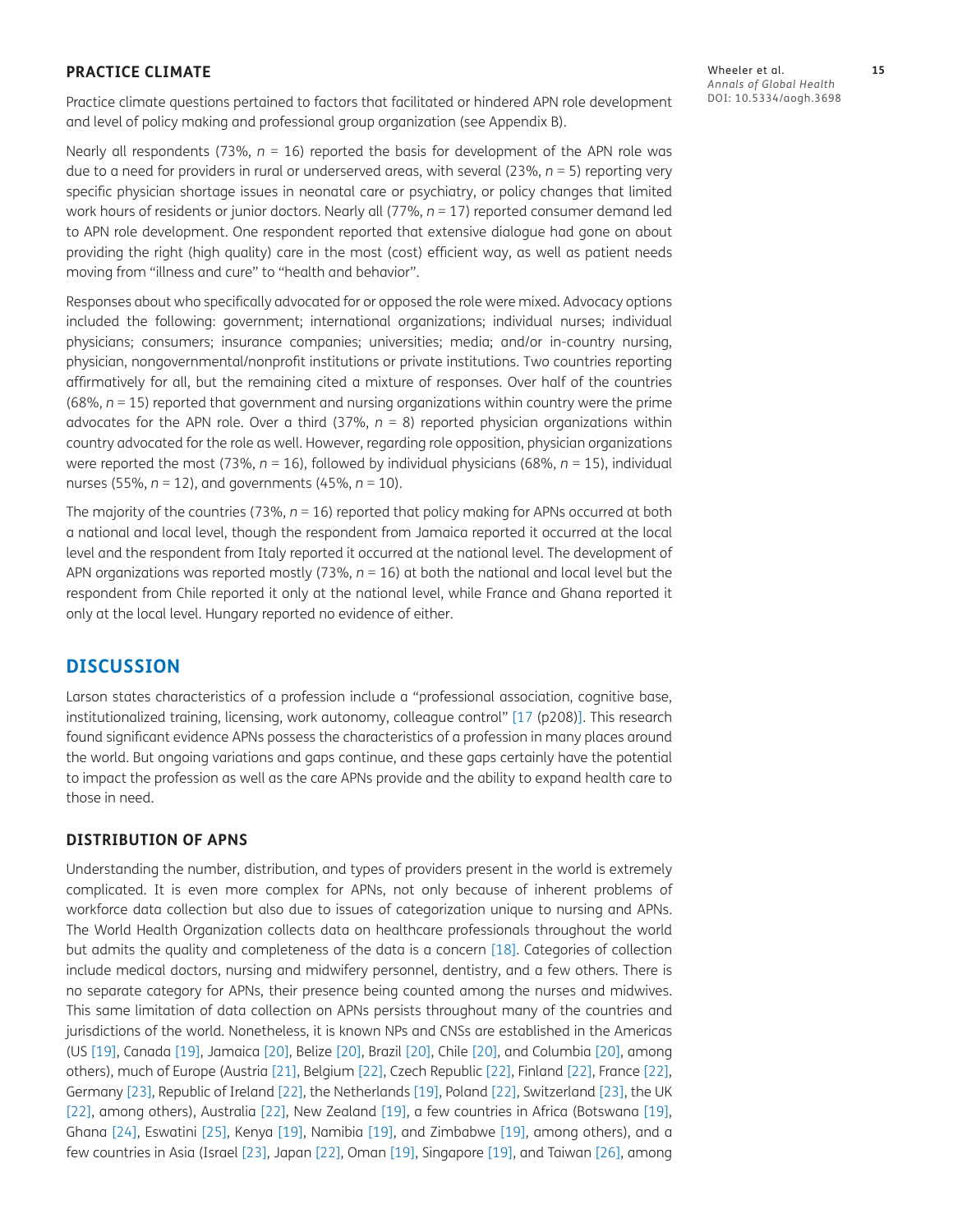others). This aligns well with the responses obtained not only from this study but also those cited in [Table 2](#page-2-0), and may point to areas of the world that could potentially benefit from NP and CNS role introduction.

Wheeler et al. **16** *Annals of Global Health* DOI: 10.5334/aogh.3698

#### **TITLING, ROLE, AND PRACTICE**

Inconsistencies in titling, role, and practice continue to affect the profession. If individuals do not need to work outside the country or jurisdiction, the variations are not inherently limiting. However, healthcare needs are not always geographically bound, nor are the needs of professionals who sometimes must move for personal or professional reasons. Numerous authorities indicate this lack of standardization limits the ability of APNs to meet unmet healthcare needs, collaborate across borders, partake in scholarly exchanges with a common language, or participate in dependable and consistent research on the profession or the outcomes of care [\[27–](#page-19-21)[29\]](#page-20-0).

Title protection is also a critical professional issue, regardless of geographic mobility. Since title protection is the limited use of a title unless the title holder meets regulatory requirements [[30\]](#page-20-1) the finding that nearly half of the countries reported no title protection causes concern. The American Nurses Association states title protection protects the public from "unethical, unscrupulous, and incompetent practitioners" [\[31](#page-20-2) (para 1)]. It also protects the practitioner from unfair competition from someone who does not meet education or regulatory standards. Additionally, having a defined and protected title provides regulators and the public with a common and understood frame of reference from which to create sound regulations and measure, monitor, and discipline the profession.

#### **EDUCATION**

That nearly all the countries reported the master's degree as the primary form of education for APNs is evidence the 2002 ICN recommendation of a master's degree for advanced practice has had an impact. It is noteworthy these programs also required similar entry criteria, as well as similar clinical requirements and program length. The greatest variation was found in program and role offerings available by schools or within countries, a likely variation dictated by local need or knowledge of available roles. However, while this local determination might meet current local needs it could also limit geographic flexibility or the ability to attend to future, evolving needs. And local determination could be very restrictive to the nurse who wants to do something outside of what is locally available but has limited resources to seek education elsewhere. Unfortunately, this study did not look at educational curricula or program accreditation.

#### **REGULATION AND CREDENTIALING**

The most difficult professional area to understand and describe for the status of APNs around the world is regulation and credentialing. In 1997, as a concept fundamental to regulation, the ICN defined credentialing as:

processes used to designate that an individual, programme, institution or product have met established standards set by an agent (governmental or non-governmental) recognised as qualified to carry out this task. The standards may be minimal and mandatory or above the minimum and voluntary. Licensure, registration, accreditation, approval, certification, recognition or endorsement may be used to describe different credentialing processes…Credentials may be periodically renewed as a means of assuring continued quality and they may be withdrawn when standards of competence or behavior are no longer met [\[32 \(](#page-20-3)p44)].

Because this terminology is complicated, with terms used interchangeably, APNs may not be able to fully describe the level of credentialing involved in the ability to practice or teach, which was reflected in this study. Considerable cross referencing had to be done to understand the regulatory models of the countries represented. Clearly, many APNs work and practice without the benefit of regulation at any governmental level. What remains for these APNs is agency recognition, a level of credentialing that may cause concern and confusion for the public.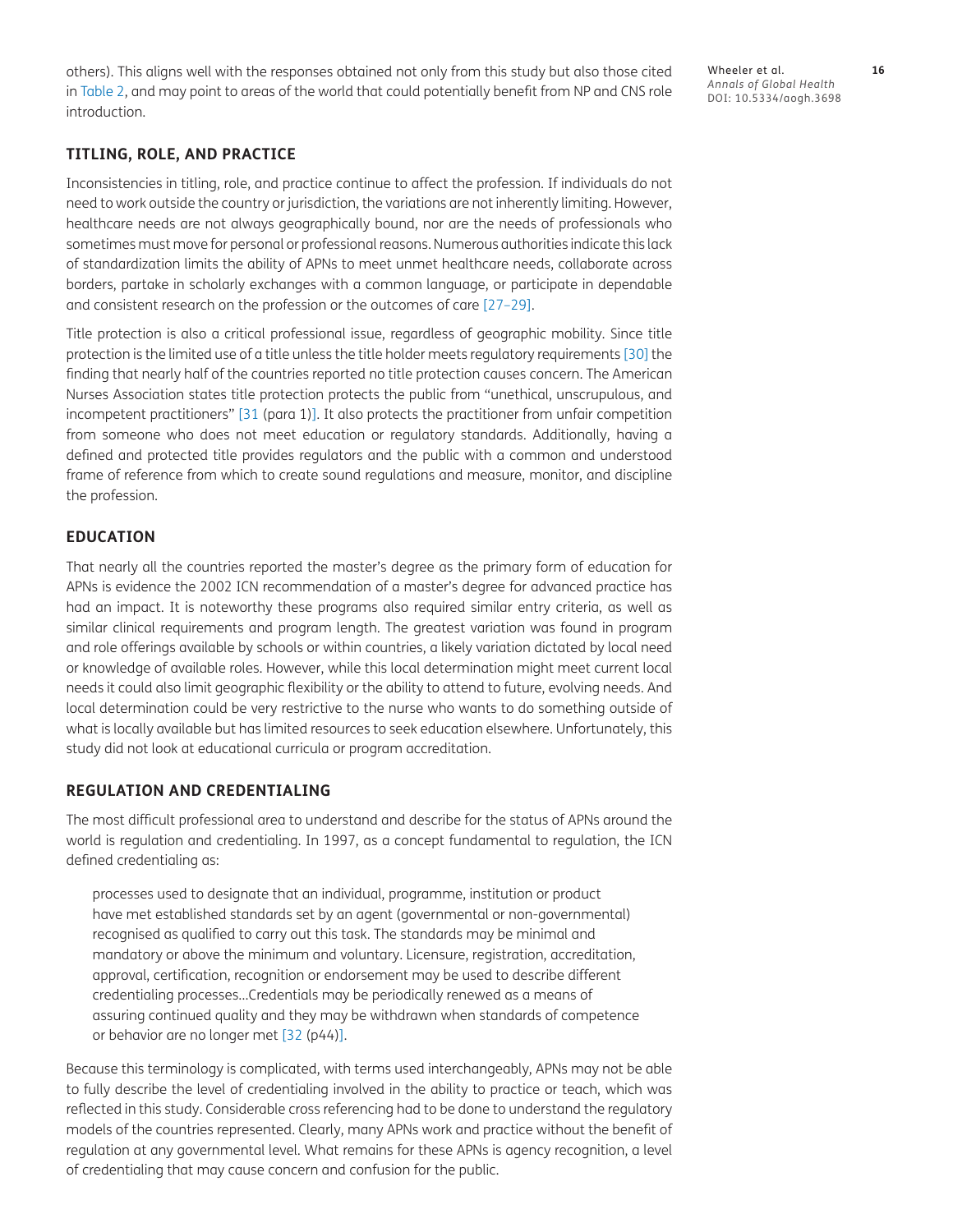Certification is another term used in a variety of ways as a credential descriptor. For the purposes of this study, professional certification was defined as:

the voluntary process by which a(n)…entity grants a time-limited recognition and use of a credential to an individual after verifying that he or she has met predetermined and standardized criteria. It is the vehicle that a profession or occupation uses to differentiate among its members, using standards sometimes developed through a consensus-driven process, based on existing legal and psychometric requirements [[33 \(](#page-20-4)p5)].

While certification can refer to a level of recognition based on curriculum, this study looked specifically for competency-based certification (exam-based) as well as portfolio- based competency. Though considered the best measure of competency, few countries relied on this level of certification for credentialing.

[Table 8](#page-16-0) provides a comparison of positive and negative factors related to level of regulation and certification.

<span id="page-16-0"></span>**Table 8** Regulatory Models: Advantages and Disadvantages.

|  | Competency<br><b>Based</b><br><b>Credential</b> | Centralized/decentralized<br>regulation + Certification<br>by Exam (including<br>maintenance)      | Favored by most<br>authorities              |        | Requires significant resources to develop/deliver<br>exams                                                                                                                                                                   |
|--|-------------------------------------------------|----------------------------------------------------------------------------------------------------|---------------------------------------------|--------|------------------------------------------------------------------------------------------------------------------------------------------------------------------------------------------------------------------------------|
|  |                                                 | Centralized/decentralized<br>regulation + Certification<br>by Portfolio (including<br>maintenance) | Favored by most<br>authorities              |        | Requires significant resources to review<br>portfolios                                                                                                                                                                       |
|  | Curriculum<br><b>Based</b><br><b>Credential</b> | <b>National (centralized)</b><br>regulation                                                        | Can advance role if<br>kept up-to-date [34] |        | Can negatively impact role if not kept up-to-<br>date [34]                                                                                                                                                                   |
|  |                                                 | Jurisdictional (decentralized)<br>regulation                                                       | Meets local needs                           | ۰      | Leads to inconsistencies in practice and role<br>clarity [34]<br>Requires significant time and resources to<br>change [34]                                                                                                   |
|  |                                                 | <b>Agency regulation</b>                                                                           | Meets agency needs                          | ۰      | Leads to greater inconsistencies in practice and<br>role clarity [34]<br>Results in limited data for the profession [34]                                                                                                     |
|  | Limited<br>Competency<br><b>Credential</b>      | <b>Agency regulation</b>                                                                           | May meet care<br>needs at some level        | ۰<br>۰ | Increases potential for incompetent providers<br>Leads to inconsistencies in practice and role<br>clarity<br>Requires coordinated effort to move to higher<br>level credential<br>Results in limited data for the profession |
|  |                                                 |                                                                                                    |                                             |        |                                                                                                                                                                                                                              |

**REGULATORY MODEL POSITIVE FACTORS NEGATIVE FACTORS**

Clearly, regulatory models matter significantly to the practice of APNs and the potential for expansion of care they could provide. At the same time, recognition must be given to the effort that has already gone into developing the role and which will be required for future regulatory model expansion.

#### **PRACTICE CLIMATE**

Despite nearly universal reporting of a need for providers in rural or underserved areas, as well as consumer demand, practice climate continues to negatively impact the profession, even where the APN role has functioned for decades. A 2009 study by the Organization for Economic Cooperation and Development (OECD) looked at 12 countries (Australia, Belgium, Canada, Cyprus, Czech Republic, Finland, France, Ireland, Japan, Poland, the UK, and the US) and the factors that helped or hindered APN role development [\[35](#page-20-5)]. Similar to this study, the OECD found the following were affecting APN development: support and opposition from the medical and nursing community, issues related to regulation, and limitations of educational opportunities. It is noteworthy that the same practice climate issues still surround advanced practice a decade later.

*Annals of Global Health* DOI: 10.5334/aogh.3698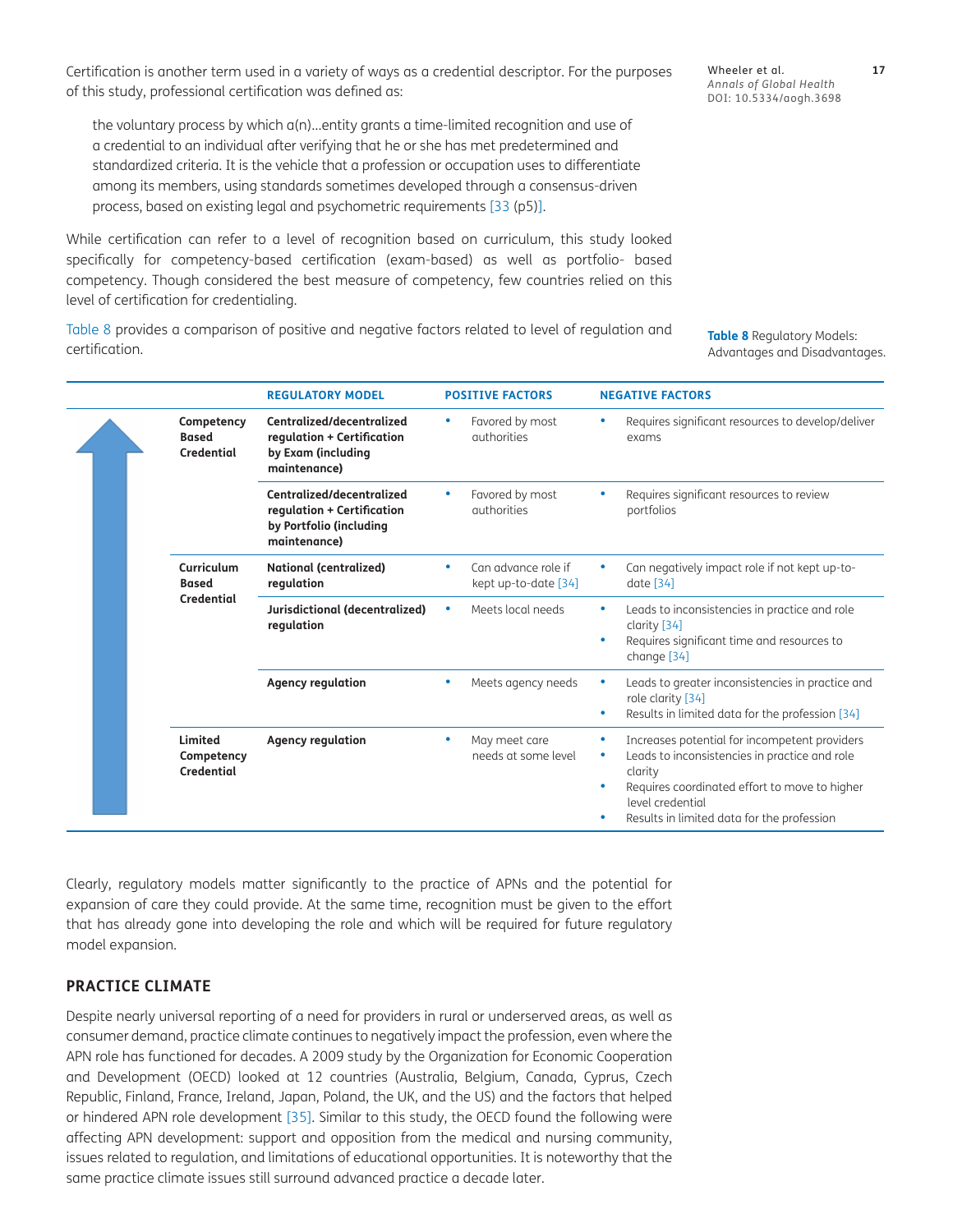#### **LIMITATIONS**

This study had several limitations, primarily the ability to reach and receive results from as wide a range of countries as hoped. For the most part the study relied on convenience sampling of ICN or ICN NP/APNN affiliated countries. The country-specific firewall challenges resulted in changing the study from an online survey to a word document submission as well as extending the deadline. Of the countries responding, several had very low response rates (fewer than three respondents), especially for a study relying on evidence of occurrence for reporting purposes. Another limitation was that the survey was only available in English, thereby limiting respondents not fluent in English or limiting understanding of some nursing terms. Similarly, the language surrounding credentialing and certification caused confusion, which made analysis cumbersome and required extensive cross referencing. Finally, one country included (Ecuador) did not have credentialed APNs outside of those credentialed by US agencies, which limited the applicability of the survey for nurses from that country.

#### **IMPLICATIONS FOR PRACTICE AND POLICY**

While considerable progress has been made for advanced practice nursing, significant challenges persist. The global community seems to be awakening to the strong possibility that APNs may be part of the solution for access to healthcare services, especially in the context of universal health coverage (UHC) [[36](#page-20-7)[–38\]](#page-20-8). UHC means all individuals receive needed health services without suffering economic hardship and is one of the primary goals the United Nations agreed on when they created and adopted 17 Sustainable Development Goals (SDGs), aimed at solving many environmental, economic, and political problems around the world [\[39](#page-20-9)]. Indeed, because good health is fundamental to education and economic security, many of the SDGs would be impacted by UHC. For this reason, policy makers, educators, and clinicians need to consider how and to what degree the APN can mitigate some of the challenges around UHC. Suggested strategies might include the following:

- **1.** Educate stakeholders on the importance of titling, title protection, and role consistency. Seek out opportunities to crosswalk titles and role wherever feasible and in a progressive stepwise fashion. Create a consistency of process and language so that APN research about the profession is productive, meaningful, and transferrable.
- **2.** Perform similar work as recommendation #1 for consistencies and efficiencies of education. Agreement on a core advanced practice curriculum would be helpful and would lead to accreditation models that might function on a broader scale, allowing flexibility and mobility.
- **3.** Explore and educate stakeholders about regulatory models and their critical importance in shaping the foundations of sound regulations that protect the public and the provider community.
- **4.** Educate APNs about all aspects of health policy and why they need to influence or become policy makers. Every APN needs to understand they are an ambassador to their own future—by providing high-quality health care, effectively and efficiently, they win lifelong support from patients and communities and that communicates well to administrators and regulators.
- **5.** Promote the importance of APN data keeping and data analysis to the profession, administrators, and regulators. This includes personal data keeping by practicing APNs, as well as data keeping by organizations, jurisdictions, and countries who employ APNs. One data set that would be particularly useful to initiate and obtain at intervals would be a consistent data set of APN role development around the world. Only through the keeping of a consistent data set will advances and gaps in progress be documented.
- **6.** Examine funding mechanisms that support the education, regulatory, and practice systems that equip APNs for the level of care they can provide when supported. This includes funding for systems of accreditation, credentialing, curriculum and program development, reimbursement systems, and others.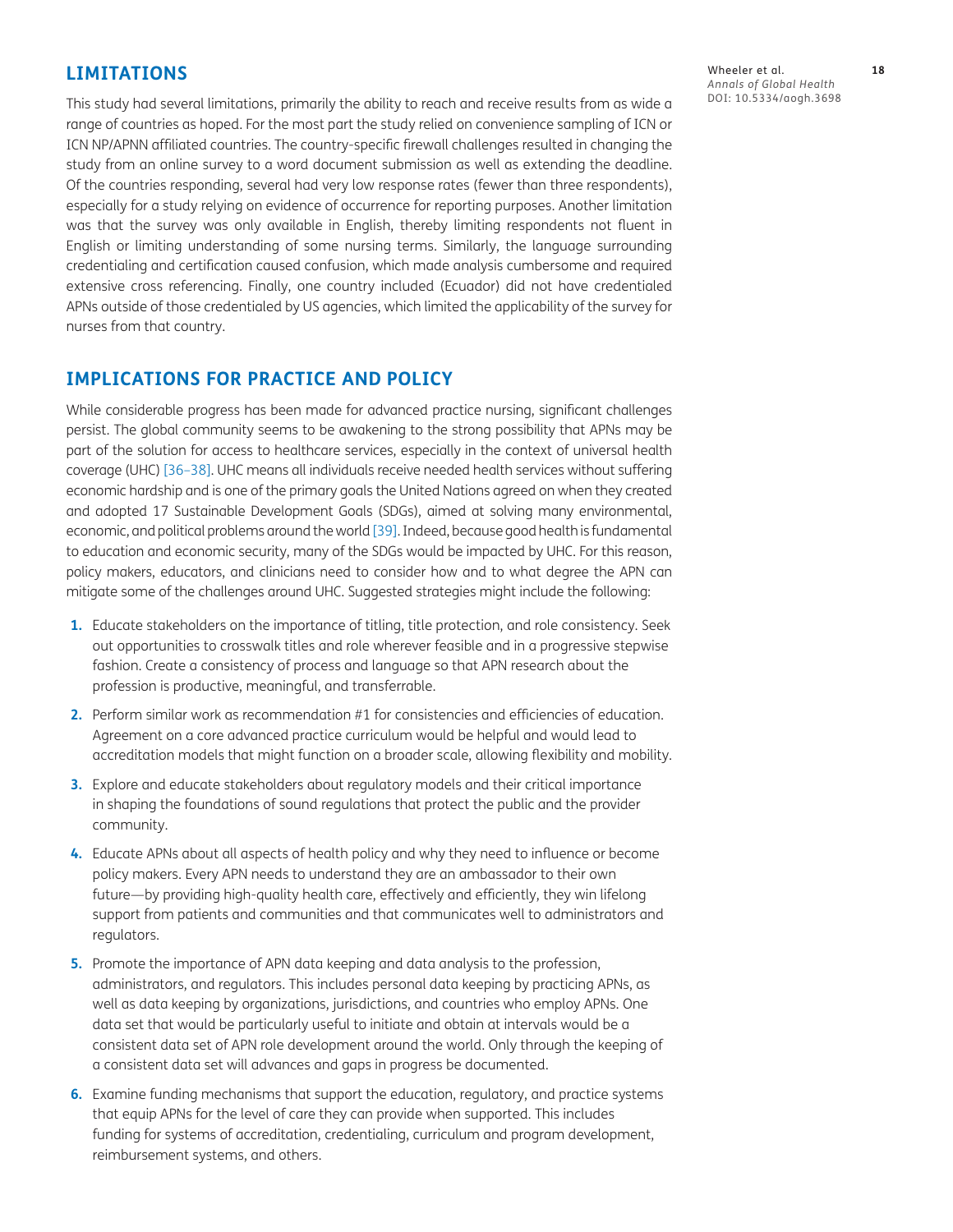**7.** Raise public awareness of APN care. This includes everything from communication via media campaigns to more personal communications aimed at colleagues, medical staff, administrative bodies, insurance companies, reimbursement platforms, and ministries of health.

Wheeler et al. **19** *Annals of Global Health* DOI: 10.5334/aogh.3698

#### **CONCLUSION**

The recommended strategies are ambitious but fundamental to the process of creating systems where APNs can develop and thrive. APNs can serve their patients and communities in complex and patient-centered ways when systems of education and healthcare delivery are thoughtfully designed. While country- and culture-specific issues continue to exist, this study identified common policy and practice issues critical to the APN role which need consideration to optimize the care and leadership these nurses offer patients, healthcare systems, and countries. Indeed, if the world is sincerely working toward universal healthcare coverage, APNs should be a meaningful part of the solution.

#### **ADDITONAL FILE**

The additonal file for this article can be found as follows:

**• Appendices.** Appendix A and B. DOI: <https://doi.org/10.5334/aogh.3698.s1>

#### **COMPETING INTERESTS**

The authors have no competing interests to declare.

#### <span id="page-18-0"></span>**AUTHOR AFFILIATIONS**

**Kathy J. Wheeler, PhD, APRN, FNP-BC, FNAP, FAANP** [orcid.org/0000-0001-8398-2094](https://orcid.org/0000-0001-8398-2094) University of Kentucky College of Nursing, US

**Minna Miller, DNP, MSN, NP(F), FNP-BC, FAANP <sup>1</sup> [orcid.org/0000-0002-7838-4548](https://orcid.org/0000-0002-7838-4548)** British Columbia Children's Hospital, CA

**Joyce Pulcini, PhD, PNP-BC, FAAN, FAANP <sup>1</sup>O** [orcid.org/0000-0003-4644-2958](https://orcid.org/0000-0003-4644-2958) George Washington University School of Nursing, US

**Deborah Gray, DNP, ANP-BC, FNP-C, FAANP @** [orcid.org/0000-0002-0946-3939](https://orcid.org/0000-0002-0946-3939) Old Dominion University School of Nursing, US

**ElissaLadd, PhD, RN, FNP-BC, FAAN D** [orcid.org/0000-0001-7831-8260](https://orcid.org/0000-0001-7831-8260) MGH Institute of Health Professions, US

**Mary Kay Rayens, PhD**[orcid.org/0000-0001-8465-8763](https://orcid.org/0000-0001-8465-8763) University of Kentucky College of Nursing, US

#### **REFERENCES**

- <span id="page-18-1"></span>1. **International Council of Nurses.** Guidelines on advanced practice nursing 2020. Geneva; 2020. [https://www.icn.ch/system/files/documents/2020-04/ICN\\_APN%20Report\\_EN\\_WEB.pdf](https://www.icn.ch/system/files/documents/2020-04/ICN_APN%20Report_EN_WEB.pdf).
- <span id="page-18-2"></span>2. **Levine N.** What does a nurse practitioner do? [Internet]. New York: Cedars-Sinai; 2019 Nov 9. [https://](https://www.cedars-sinai.org/blog/nurse-practitioners.html#:~:text=Broadly%20speaking%2C%20NPs%20are%20trained,even%20from%20hospital%20to%20hospital) [www.cedars-sinai.org/blog/nurse-practitioners.html#:~:text=Broadly%20speaking%2C%20NPs%20](https://www.cedars-sinai.org/blog/nurse-practitioners.html#:~:text=Broadly%20speaking%2C%20NPs%20are%20trained,even%20from%20hospital%20to%20hospital) [are%20trained,even%20from%20hospital%20to%20hospital](https://www.cedars-sinai.org/blog/nurse-practitioners.html#:~:text=Broadly%20speaking%2C%20NPs%20are%20trained,even%20from%20hospital%20to%20hospital).
- <span id="page-18-3"></span>3. **Canadian Nurses Association.** Advanced practice nursing: A Pan-Canadian framework [Internet]. Ottawa; 2019. [https://cna-aiic.ca/-/media/cna/page-content/pdf-en/advanced-practice-nursing](https://cna-aiic.ca/-/media/cna/page-content/pdf-en/advanced-practice-nursing-framework-en.pdf?la=en&hash=76A98ADEE62E655E158026DEB45326C8C9528B1B )[framework-en.pdf?la=en&hash=76A98ADEE62E655E158026DEB45326C8C9528B1B.](https://cna-aiic.ca/-/media/cna/page-content/pdf-en/advanced-practice-nursing-framework-en.pdf?la=en&hash=76A98ADEE62E655E158026DEB45326C8C9528B1B )
- <span id="page-18-4"></span>4. **Schober M.** Loretta Ford lecture. *Lecture presented at Fellows of the American Association of Nurse Practitioners 2021 Virtual Winter Meeting*; 2021 Jan 9, United States.
- <span id="page-18-5"></span>5. **World Health Organization.** Global health workforce shortage to reach 12.9 million in coming decades [Internet: press release]. Geneva; 2013 Nov 13. [https://apps.who.int/mediacentre/news/releases/2013/](https://apps.who.int/mediacentre/news/releases/2013/health-workforce-shortage/en/index.html) [health-workforce-shortage/en/index.html](https://apps.who.int/mediacentre/news/releases/2013/health-workforce-shortage/en/index.html).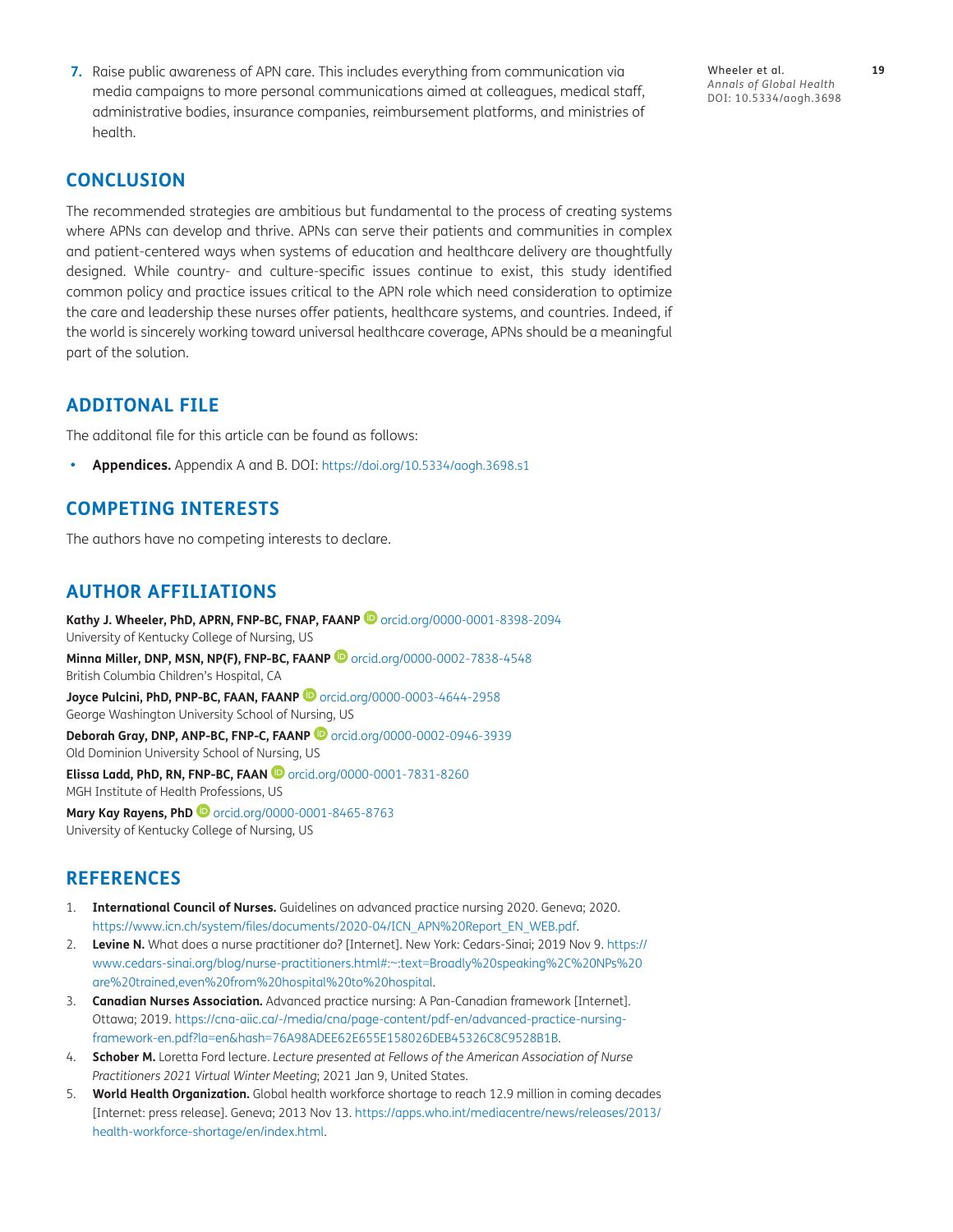- <span id="page-19-0"></span>6. **World Health Organization.** Classifying health workers: Mapping occupations to the international standard of classification. Geneva; 2010 April 29. [https://docplayer.net/12682455-Classifying-health](https://docplayer.net/12682455-Classifying-health-workers-mapping-occupations-to-the-international-standard-classification.html)[workers-mapping-occupations-to-the-international-standard-classification.html.](https://docplayer.net/12682455-Classifying-health-workers-mapping-occupations-to-the-international-standard-classification.html)
- <span id="page-19-1"></span>7. **International Labor Office.** International standard classification of occupations. Geneva; 2012. [https://www.ilo.org/wcmsp5/groups/public/@dgreports/@dcomm/@publ/documents/publication/](https://www.ilo.org/wcmsp5/groups/public/@dgreports/@dcomm/@publ/documents/publication/wcms_172572.pdf) [wcms\\_172572.pdf.](https://www.ilo.org/wcmsp5/groups/public/@dgreports/@dcomm/@publ/documents/publication/wcms_172572.pdf)
- <span id="page-19-2"></span>8. Research Subgroup of the International Council of Nurses Nurse Practitioner/Advanced Practice Nursing Network. Update: International survey of nurse practitioner/advanced practice nursing roles [Internet]. Geneva; 2001. [https://international.aanp.org/Practice/Survey2001.](https://international.aanp.org/Practice/Survey2001  )
- <span id="page-19-4"></span>9. **Roodbol P.** *Survey results presented for the ICN International Practitioner/Advanced Practice Nursing Conference*; 2004 Gronigen, Netherlands.
- <span id="page-19-5"></span>10. **Pulcini J, Jelic M, Gul R, Loke AY.** An international survey on advanced practice nursing education, practice and regulation. *J Nurs Scholarsh.* 2010 Mar; 43(1): 31–39. DOI: [https://doi.org/10.1111/j.1547-](https://doi.org/10.1111/j.1547-5069.2009.01322.x ) [5069.2009.01322.x](https://doi.org/10.1111/j.1547-5069.2009.01322.x )
- <span id="page-19-6"></span>11. **Heale R, Buckley R.** An international perspective of advanced practice nursing regulation. *Int Nurs Rev.*  2015 Sept 6; 62(3): 421–429. DOI: [https://doi.org/10.1111/inr.12193](https://doi.org/10.1111/inr.12193 )
- <span id="page-19-3"></span>12. **Maier C, Aiken L.** Task shifting from physicians to nurses in primary care in 39 countries: A cross-country comparative study. *Eur J Publ Health.* 2016 Aug; 26(6): 927–934. DOI: [https://doi.org/10.1093/eurpub/](https://doi.org/10.1093/eurpub/ckw098 ) [ckw098](https://doi.org/10.1093/eurpub/ckw098 )
- <span id="page-19-7"></span>13. **APRN Joint Dialogue Group.** Consensus model for APRN regulation: Licensure, accreditation, certification & education. S.l; 2008. [https://ncsbn.org/Consensus\\_Model\\_Report.pdf.](https://ncsbn.org/Consensus_Model_Report.pdf )
- <span id="page-19-8"></span>14. **Finnamore H.** Celebrating nurse anesthetist education—Alice Magaw (1860–1928): Mother of anesthesia [Internet]. Rochester: Mayo Clinic; 2015 Jan 26. [https://sharing.mayoclinic.org/2015/01/26/](https://sharing.mayoclinic.org/2015/01/26/celebrating-nurse-anesthetist-education-alice-magaw-1860-1928-mother-of-anesthesia/ ) [celebrating-nurse-anesthetist-education-alice-magaw-1860-1928-mother-of-anesthesia/.](https://sharing.mayoclinic.org/2015/01/26/celebrating-nurse-anesthetist-education-alice-magaw-1860-1928-mother-of-anesthesia/ )
- <span id="page-19-9"></span>15. **Lusk B, Cockerham AZ, Keeling AW.** Highlights from the history of advanced practice nursing in the United States. In: Tracy MF, O'Grady ET (eds.), *Hamric and Hanson's advanced practice nursing.* 6<sup>th</sup> ed. New York: Elsevier; 2019. p. 1–24.
- <span id="page-19-10"></span>16. **International Council of Nurses.** International perspectives: ICN announces its position on advanced nursing roles. *Int Nurs Rev*. 2002 Dec; 49: 202. [https://onlinelibrary.wiley.com/doi/epdf/10.1046/j.1466-](https://onlinelibrary.wiley.com/doi/epdf/10.1046/j.1466-7657.2002.00155_2.x) [7657.2002.00155\\_2.x.](https://onlinelibrary.wiley.com/doi/epdf/10.1046/j.1466-7657.2002.00155_2.x)
- <span id="page-19-11"></span>17. **Larson MS.** The rise of professionalism: A sociological analysis. Berkeley, CA: University of California Press; 1978.
- <span id="page-19-12"></span>18. **World Health Organization.** Global health workforce statistics database [Internet]. Geneva. 2022. [https://www.who.int/data/gho/data/themes/topics/health-workforce.](https://www.who.int/data/gho/data/themes/topics/health-workforce  )
- <span id="page-19-13"></span>19. **Schober M.** Global emergence of nurse practitioner/advanced practice nursing roles. *J Am Assoc Nurse Pract.* 2018 April; 30(4): 182–184. DOI: [https://doi.org/10.1097/JXX.0000000000000029](https://doi.org/10.1097/JXX.0000000000000029 )
- <span id="page-19-14"></span>20. **Zug K, Cassiani S, Pulcini J, Garcia A, Aguirre-Boza F, Park J.** Advanced practice nursing in Latin American and the Caribbean: Regulation, education and practice. *Rev Lat Am Enfermagem.* 2016 Aug 8; 24: e2807. DOI: [https://doi.org/10.1590/1518-8345.1615.2807](https://doi.org/10.1590/1518-8345.1615.2807 )
- <span id="page-19-15"></span>21. **Glarcher M, Lex KM.** Advanced nursing in Austria under consideration of outcome measurement. *Z Evid Fortbild Qual Gesundhwes.* 2020 Sept 1; 155: 11–16. DOI: [https://doi.org/10.1016/j.zefq.2020.06.012](https://doi.org/10.1016/j.zefq.2020.06.012 )
- <span id="page-19-16"></span>22. **Lopes-Júnior LC.** Advanced practice nursing and the expansion of the role of nurses in primary health care in the Americas. *SAGE Open Nurs.* 2021 May 24; 7: 1–4. DOI: [https://doi.](https://doi.org/10.1177/23779608211019491 ) [org/10.1177/23779608211019491](https://doi.org/10.1177/23779608211019491 )
- <span id="page-19-17"></span>23. **Aaron EM, Andrews CS.** Integration of advanced practice providers into the Israeli healthcare system. *Isr J Health Policy Res.* 2016 Feb 22; 5: article 7. DOI: [https://doi.org/10.1186/s13584-016-0065-8](https://doi.org/10.1186/s13584-016-0065-8 )
- <span id="page-19-18"></span>24. **Christmals CD, Armstrong SJ.** The essence, opportunities and threats to advanced practice nursing in Sub-Saharan Africa: A scoping review. *Heliyon.* 2019; 5(10): 1–20. DOI: [https://doi.org/10.1016/j.](https://doi.org/10.1016/j.heliyon.2019.e02531 ) [heliyon.2019.e02531](https://doi.org/10.1016/j.heliyon.2019.e02531 )
- <span id="page-19-19"></span>25. **Dlamini CP, Khumalo T, Nkwanyana N, Mathunjwa-Dlamini TR, Macera L, Nsibandze BS,** et al. Developing and implementing the family nurse practitioner role in Eswatini: Implications for education, practice, and policy. *Ann Glob Health.* 2020; 86(1): 1–10. DOI: [https://doi.org/10.5334/aogh.2813](https://doi.org/10.5334/aogh.2813 )
- <span id="page-19-20"></span>26. **Tsay S, Tsay S, Ke C, Chen C, Tung H.** Analysis of nurse practitioner scope of practice in Taiwan using the Longest policy cycle model. *J Am Assoc Nurse Pract.* 2019 March; 31(3): 198–205. DOI: [https://doi.](https://doi.org/10.1097/JXX.0000000000000127 ) [org/10.1097/JXX.0000000000000127](https://doi.org/10.1097/JXX.0000000000000127 )
- <span id="page-19-21"></span>27. **Kooienga SA, Carryer JB.** Globalization and advancing primary health care nurse practitioner practice. *J Nurse Pract.* 2015 Jul–Aug; 11(8): 804–811. DOI: [https://doi.org/10.1016/j.nurpra.2015.06.012](https://doi.org/10.1016/j.nurpra.2015.06.012 )
- 28. **Maier C, Aiken L.** Expanding clinical roles for nurses to realign the global health workforce with population needs: A commentary. *Isr J Health Policy Res*. 2016 Jun; 5: 1–5. DOI: [https://doi.org/10.1186/](https://doi.org/10.1186/s13584-016-0079-2 ) [s13584-016-0079-2](https://doi.org/10.1186/s13584-016-0079-2 )